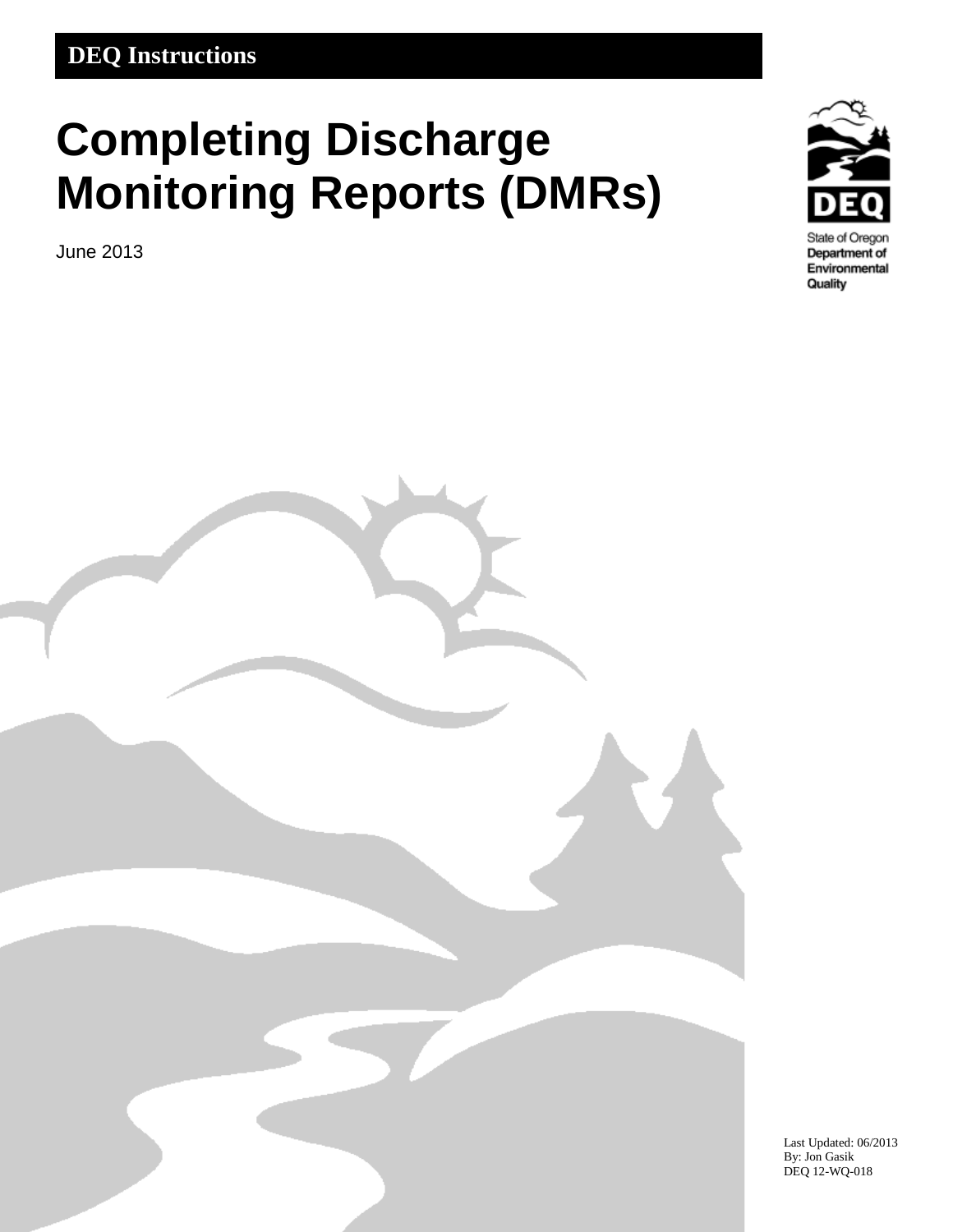This report prepared by:

Oregon Department of Environmental Quality  $811$  SW  $6<sup>th</sup>$  Avenue Portland, OR 97204 1-800-452-4011 www.oregon.gov/deq

This document provides procedural information on how to complete **Discharge Monitoring Reports**. This information is intended as guidance for wastewater treatment plant operators and should be interpreted and used in a manner fully consistent with the state's environmental laws and implementing rules. This document does not constitute rulemaking by the Oregon Environmental Quality Commission and may not be relied on to create a right or benefit, substantive or procedural, enforceable at law or in equity, by any person, including DEQ employees.

**Do You Have Comments or Suggestions for Improving this Guidance?** Please let us know! Send comments and suggested changes to the: Oregon DEQ, Surface Water Management Program, 811 SW 6th Ave., Portland, OR 97201 or contact DEQ at one of the offices listed in this guide.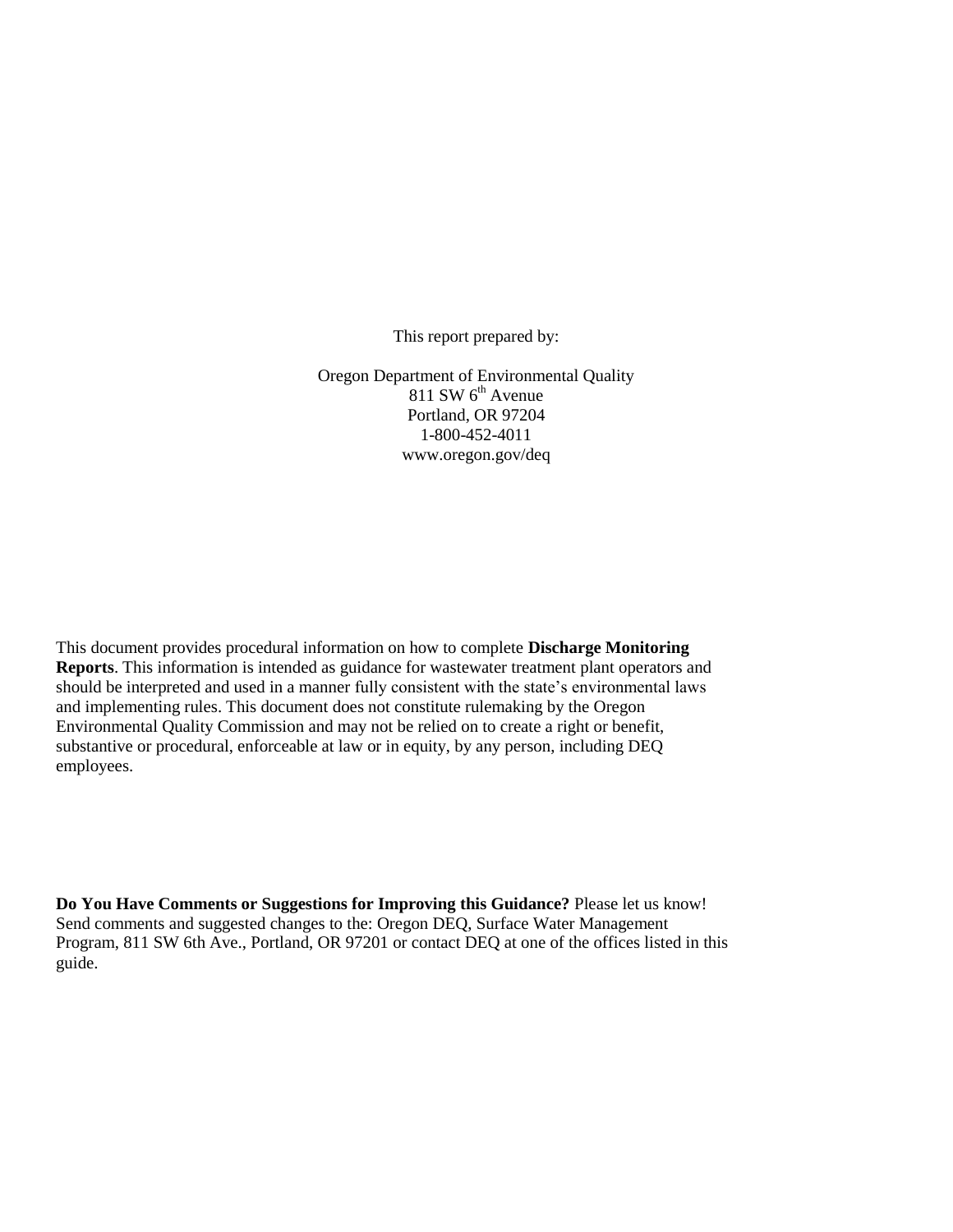# **Completing Discharge Monitoring Reports**



| <b>Northwest Region Offices</b> | <b>Western Region Offices</b>     | <b>Eastern Region Offices</b>  |  |
|---------------------------------|-----------------------------------|--------------------------------|--|
| <b>Portland</b>                 | <b>Salem</b>                      | <b>The Dalles</b>              |  |
| 2020 SW 4th Ave., Suite 400     | 750 Front St NE, #120             | 400 E Scenic Drive, Building 2 |  |
| Portland, OR 97201              | Salem, OR 97301-1039              | The Dalles, OR 97058           |  |
| Phone: 503-229-5263             | Phone: 503-378-8240               | Phone: 541-298-7255            |  |
| Fax: 503-229-6945               | Toll free in Oregon: 800-349-7677 | Fax: 541-298-7330              |  |
| TTY: 503-229-5471               | Fax: 503-373-7944                 |                                |  |
|                                 | TTY: 503-378-3684                 | <b>Bend</b>                    |  |
| <b>North Coast Branch</b>       |                                   | 475 NE Bellevue, Suite 110     |  |
| <b>Office</b>                   | <b>Eugene</b>                     | Bend, OR 97701                 |  |
| 65 N Highway 101, Suite 202     | 165 East 7th Ave., Suite 100      | Phone: 541-388-6146            |  |
| Warrenton, OR 97146             | Eugene, OR 97401                  | Fax: 541-388-8283              |  |
| Phone: 503-861-3280             | Phone: 541-686-7838               |                                |  |
| Fax: 503-861-3259               | Toll free in Oregon: 800-844-8467 | <b>Pendleton</b>               |  |
|                                 | Fax: 541-686-7551                 | 700 SE Emigrant, #330          |  |
|                                 | TTY: 541-687-5603                 | Pendleton, OR 97801            |  |
|                                 |                                   | Phone: 541-276-4063            |  |
|                                 | <b>Coos Bay</b>                   | Fax: 541-278-0168              |  |
|                                 | 381 N Second St                   | Toll free in OR: 800-304-3513  |  |
|                                 | Coos Bay, OR 97420                | Fax: 541-567-4741              |  |
|                                 | Phone: 541-269-2721               |                                |  |
|                                 | Fax: 541-269-7984                 |                                |  |
|                                 | <b>Medford</b>                    |                                |  |
|                                 | 221 Stewart Ave., Suite 201       |                                |  |
|                                 | Medford, OR 97501                 |                                |  |
|                                 | Phone: 541-776-6010               |                                |  |
|                                 | Fax: 541-776-6262                 |                                |  |
|                                 | Toll free in OR: 877-823-3216     |                                |  |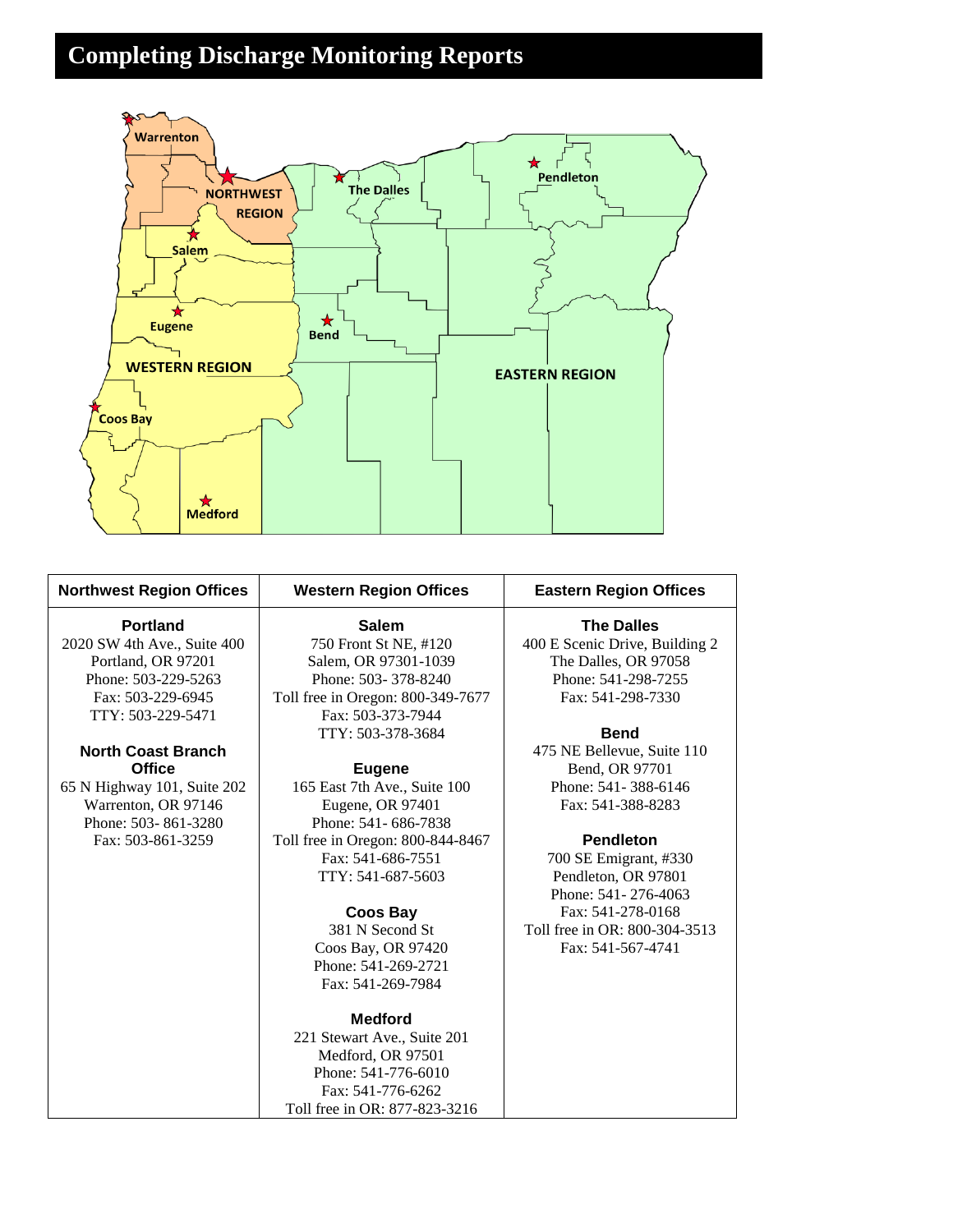# **Table of Contents**

| $\mathbf{1}$ |     |         |  |  |
|--------------|-----|---------|--|--|
|              | 1.1 |         |  |  |
|              |     |         |  |  |
|              |     |         |  |  |
|              |     |         |  |  |
| 2            |     |         |  |  |
|              |     |         |  |  |
|              |     | 2.1.1   |  |  |
|              |     | 2.1.2   |  |  |
|              |     | 2.1.3   |  |  |
|              |     | 2.1.4   |  |  |
|              |     | 2.1.5   |  |  |
|              |     | 2.1.6   |  |  |
|              |     | 2.1.7   |  |  |
|              |     | 2.1.8   |  |  |
|              |     | 2.1.9   |  |  |
|              |     |         |  |  |
|              |     |         |  |  |
|              |     | 2.2.1   |  |  |
|              |     | 2.2.2   |  |  |
|              |     | 2.2.3   |  |  |
|              |     | 2.2.4   |  |  |
|              |     | 2.2.5   |  |  |
|              |     | 2.2.6   |  |  |
|              |     | 2.2.7   |  |  |
|              |     | 2.2.8   |  |  |
|              |     | 2.2.9   |  |  |
|              |     | 2.2.10  |  |  |
|              |     |         |  |  |
|              |     | 2.3.1   |  |  |
|              |     |         |  |  |
|              |     | 2.4.1   |  |  |
|              |     | 2.4.2   |  |  |
|              |     | 2.4.3   |  |  |
|              |     | 2.4.3.1 |  |  |
|              |     | 2.4.3.2 |  |  |
|              |     | 2.4.3.3 |  |  |
|              |     |         |  |  |
|              | 2.6 |         |  |  |
|              |     | 2.6.1   |  |  |
|              |     | 2.6.2   |  |  |
|              |     | 2.6.3   |  |  |
|              |     | 2.6.4   |  |  |
|              |     | 2.6.5   |  |  |
|              |     | 2.6.6   |  |  |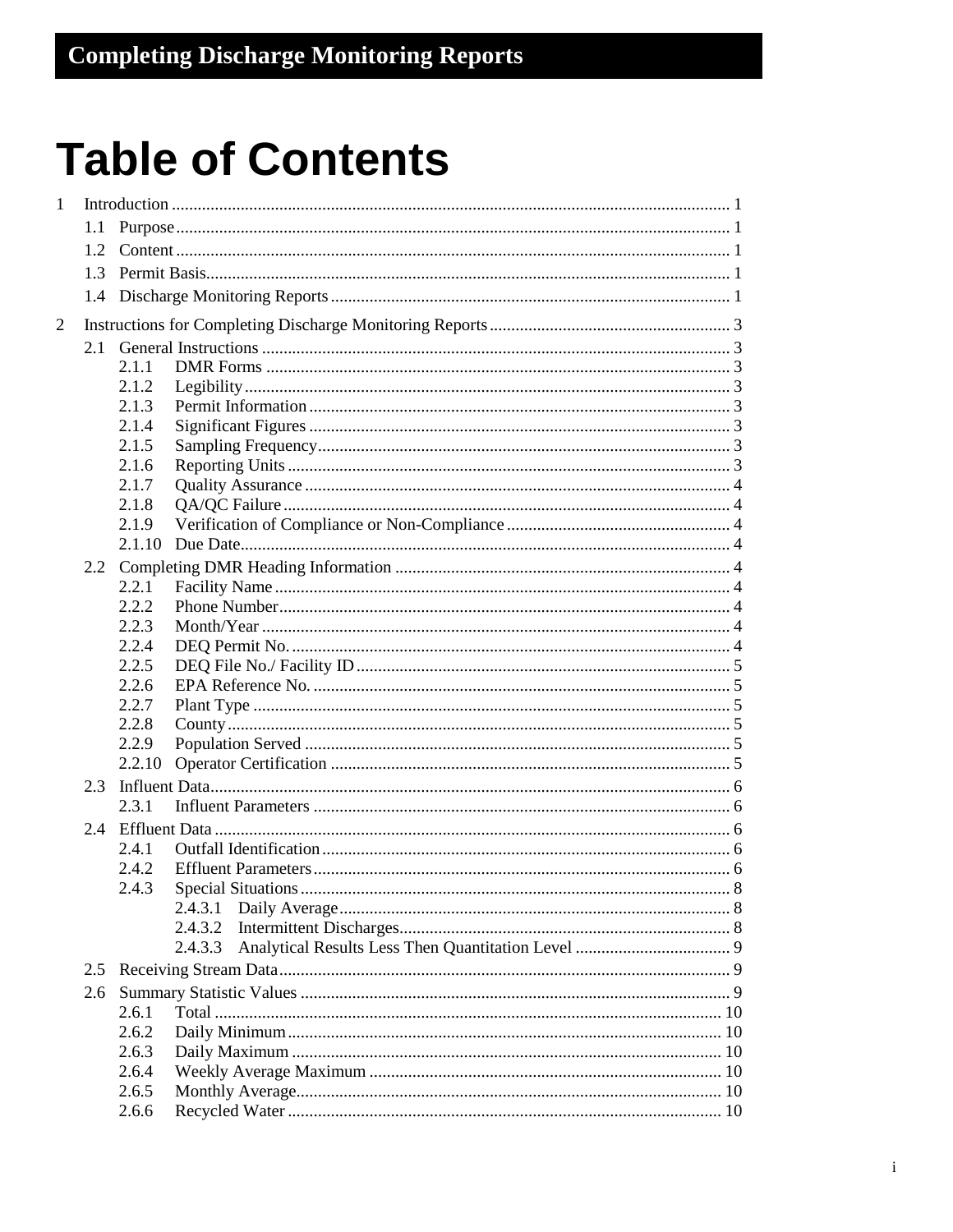# **Completing Discharge Monitoring Reports (DMRs)**

|   | 27            |                                                                        |  |  |  |
|---|---------------|------------------------------------------------------------------------|--|--|--|
|   | 2.8           |                                                                        |  |  |  |
|   |               | 2.8.1                                                                  |  |  |  |
|   |               | 2.8.2                                                                  |  |  |  |
|   |               | 2.8.3                                                                  |  |  |  |
|   |               | 2.8.4                                                                  |  |  |  |
|   |               | 2.8.5                                                                  |  |  |  |
|   |               | 2.8.6                                                                  |  |  |  |
|   |               |                                                                        |  |  |  |
|   |               | 2.9.1                                                                  |  |  |  |
|   |               | 2.9.2                                                                  |  |  |  |
|   |               |                                                                        |  |  |  |
| 3 |               |                                                                        |  |  |  |
|   |               |                                                                        |  |  |  |
|   |               |                                                                        |  |  |  |
|   | 33            |                                                                        |  |  |  |
|   | 3.4           |                                                                        |  |  |  |
|   | $3.5^{\circ}$ |                                                                        |  |  |  |
|   | 36            |                                                                        |  |  |  |
|   | 3.7           | Geometric Mean (for weekly and monthly average values for coliform) 17 |  |  |  |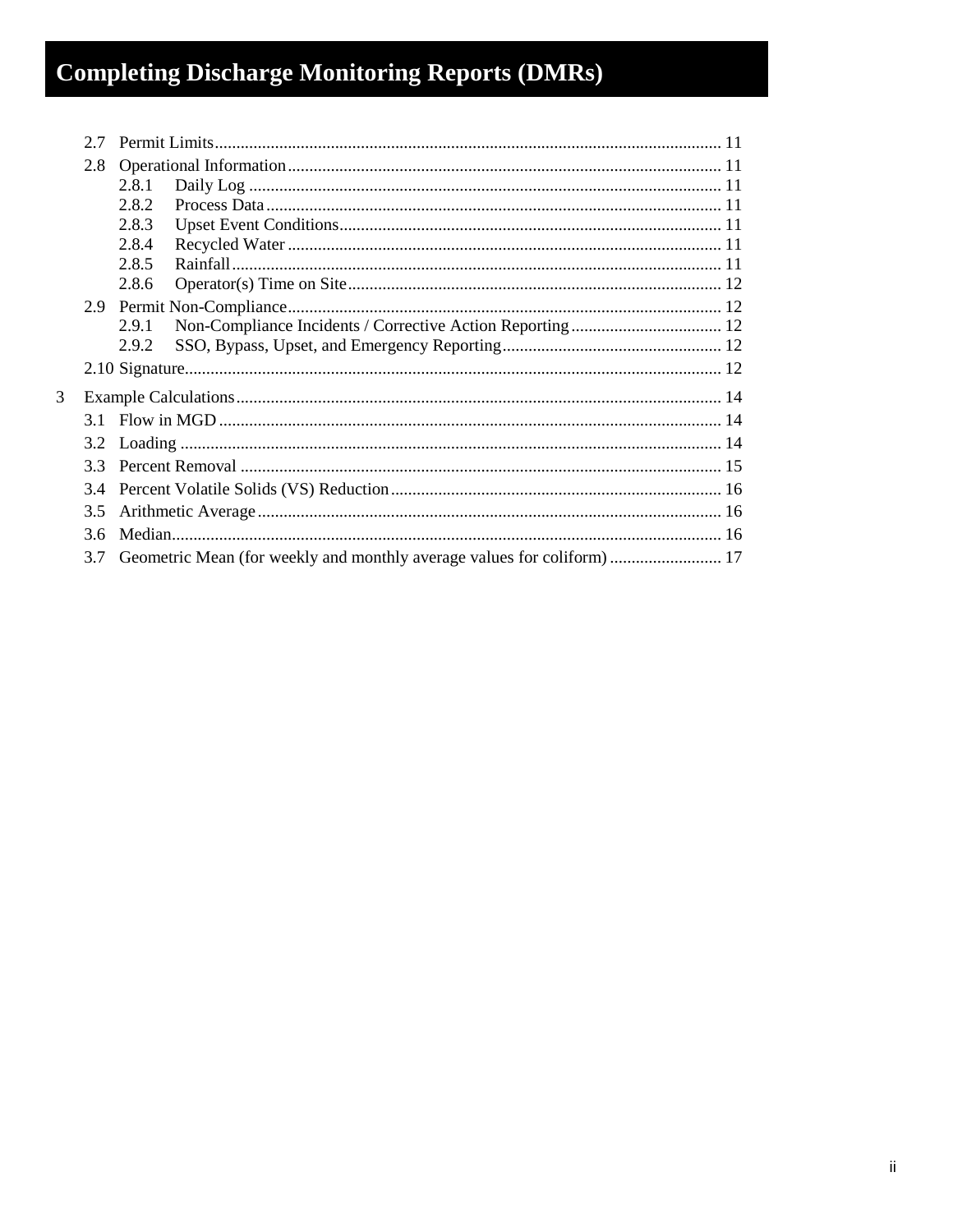# <span id="page-5-0"></span>**1 Introduction**

### <span id="page-5-1"></span>**1.1 Purpose**

This manual is intended to help wastewater treatment plant operators in completion and submittal of monitoring and reporting as required by their permit. The use and reference of this manual may help avoid reporting errors and permit noncompliance. Please note, however, that if any conflicts arise between this document and Oregon rules, regulations or the permit, then the applicable rules, regulations, and/or permit take priority over this document.

## <span id="page-5-2"></span>**1.2 Content**

This manual contains instructions for completing Discharge Monitoring Reports and sample calculations. A separate document regarding laboratory test methods, calculations, and procedures titled Quality Assurance (QA) Guidance for Self Monitoring Laboratories has been prepared and is available online at:

<http://www.deq.state.or.us/lab/techrpts/docs/NPDESWPCF.pdf>

### <span id="page-5-3"></span>**1.3 Permit Basis**

The Department of Environmental Quality (DEQ) regulates domestic wastewater systems under two types of permits. National Pollutant Discharge Elimination System (NPDES) permits are for systems that may discharge to surface waters, and Water Pollution Control Facilities (WPCF) permits are issued to systems that do not discharge to surface waters.

A permit is a legally enforceable agreement between the permit holder (permittee) and the DEQ, as the permit issuer. Permits are issued to systems based on their site-specific conditions and types of treatments. A permit includes discharge and disposal limits, requirements for monitoring and reporting, testing and compliance schedules, and other operational requirements. It is important for the permittee to read and understand their permit in order to meet all permit requirements.

# <span id="page-5-4"></span>**1.4 Discharge Monitoring Reports**

Permits require the permittee to regularly submit a Wastewater Treatment Plant Monitoring Report, more commonly referred to as a Discharge Monitoring Report or DMR, to the DEQ. The DMR reflects system operating conditions and is evidence of compliance or non-compliance with the terms and conditions of the permit. DMRs are evaluated by DEQ as part of the agency's compliance assurance and pollution prevention activities. Monitoring data helps the operator control and optimize system performance and allows operators and the DEQ to be more fully responsive to pollution prevention issues.

The permit details the minimum information that must be included in a DMR. If analyses are performed more frequently than the permit specified, these additional analyses must also be reported. Often, additional parameters are reported to better describe the discharge and operational conditions, and to provide information on the receiving stream. Failure to comply with the minimum monitoring and reporting requirements in the permit is a violation of Oregon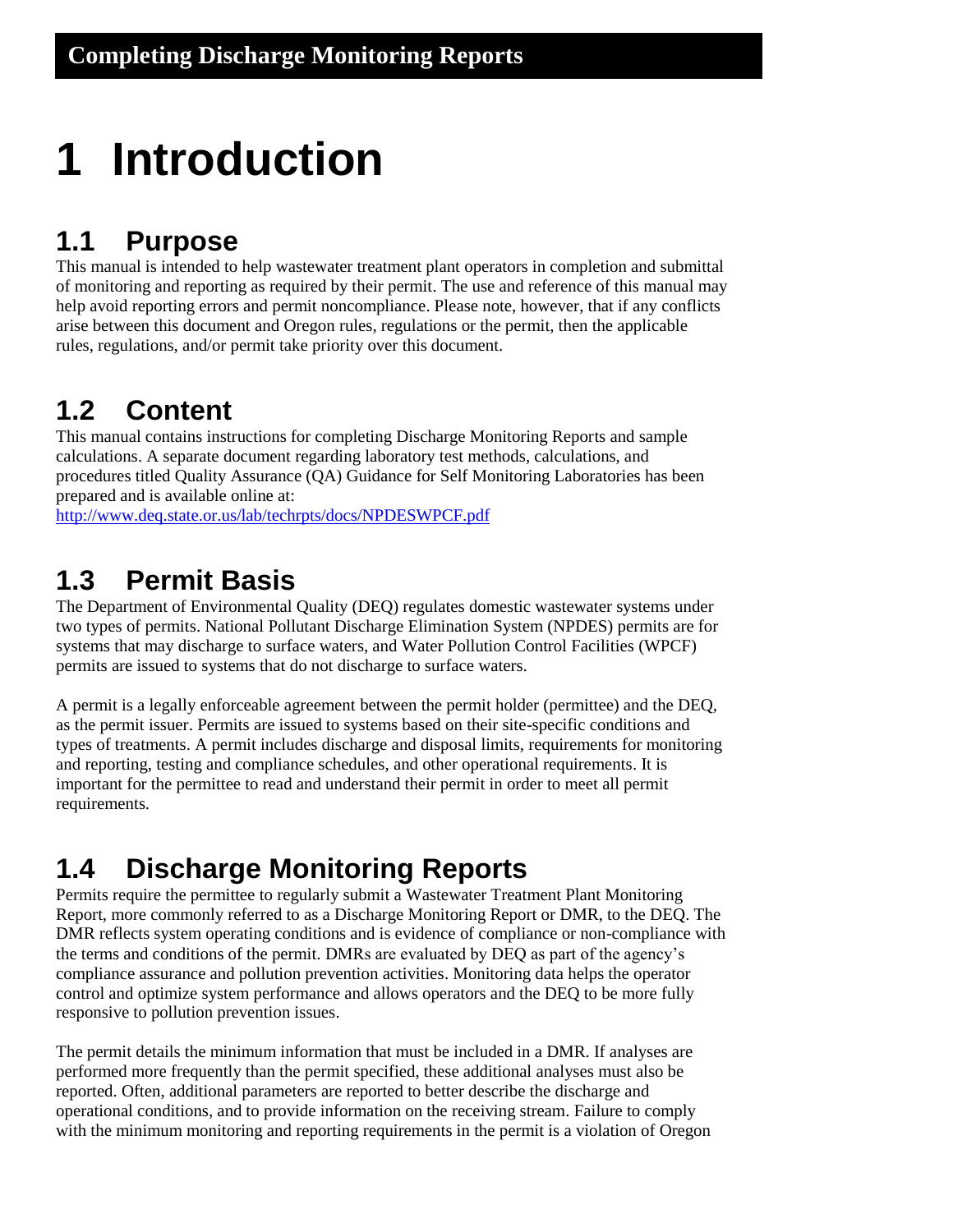Administrative Rules (OARs). Under OAR Chapter 340, Division 12, failing to submit a complete DMR is a Class III violation. Failure to monitor any Schedule B item or parameter is a Class I violation. Class I violations are considered to be the most serious violations; Class III violations are the least serious.

The DMR is a matter of public record and available for inspection by citizens, consultants, attorneys, the Environmental Protection Agency (EPA), and other interested parties. Therefore, it is important that DMRs are submitted in a timely manner, that they are legible, and that they contain complete and accurate information that has been validated by a permittee's QA procedures.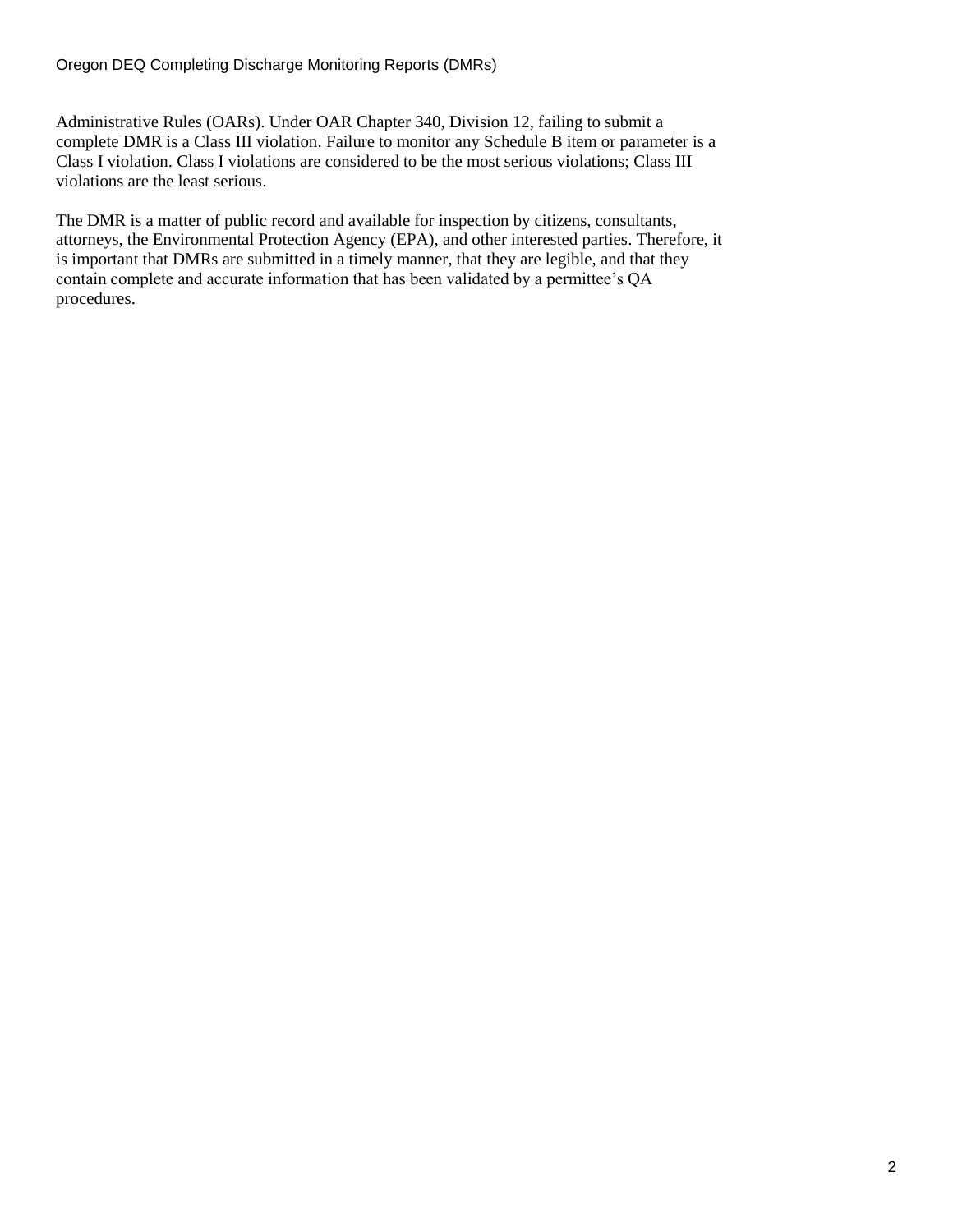# <span id="page-7-0"></span>**2 Instructions for Completing Discharge Monitoring Reports**

## <span id="page-7-1"></span>**2.1 General Instructions**

#### <span id="page-7-2"></span>**2.1.1 DMR Forms**

Discharge Monitoring Reports must be submitted on DEQ-approved forms. A DEQ-developed DMR form is available for use and can be found online at:

[http://www.deq.state.or.us/wq/wqpermit/dmrformsindv.htm.](http://www.deq.state.or.us/wq/wqpermit/dmrformsindv.htm) A permittee may use a form of its own design if it includes all required information and has been approved by DEQ.

#### <span id="page-7-3"></span>**2.1.2 Legibility**

DMRs must be legible (do not use pencil or red ink) using blue or black ink. Please do not use "white-out" to make a correction. Errors should be left visible, struck with a line, and initialed. Any subsequent reporting of DMR errors or missing data should be clearly identified as a 'Corrective Report'.

#### <span id="page-7-4"></span>**2.1.3 Permit Information**

Schedule A of the permit contains waste discharge limitations and conditions. Minimum monitoring and reporting requirements and related general conditions are found in Schedule B of the permit. Every item or parameter under Schedule B must be reported on the DMR.

#### <span id="page-7-5"></span>**2.1.4 Significant Figures**

Results must be reported using the same number of significant figures as the permit limit. For a complete discussion on the use of significant figures and rounding conventions in permitting, refer to:<http://www.deq.state.or.us/wq/pubs/imds/SigFigsIMD.pdf>

#### <span id="page-7-6"></span>**2.1.5 Sampling Frequency**

Schedule B defines a minimum frequency of analysis for each parameter. A week is defined in Schedule F Section E Definitions as a calendar week beginning on Sunday and ending on Saturday. Any variation in the definition of a week will be defined in the facility's permit. If a parameter is sampled on a quarterly basis, check the permit for the defined quarters and when quarterly data is to be reported.

#### <span id="page-7-7"></span>**2.1.6 Reporting Units**

Data must be converted and reported in proper units (e.g. flow in MGD, concentrations in mg/L, ug/L, loading in lbs per day, etc.). The units are shown just below the parameters in the DEQ DMR form. In general, BOD, TSS, ammonia, chlorine, nutrients, oil & grease, and dissolved oxygen are reported in mg/L. Metals and organics are typically reported in ug/L.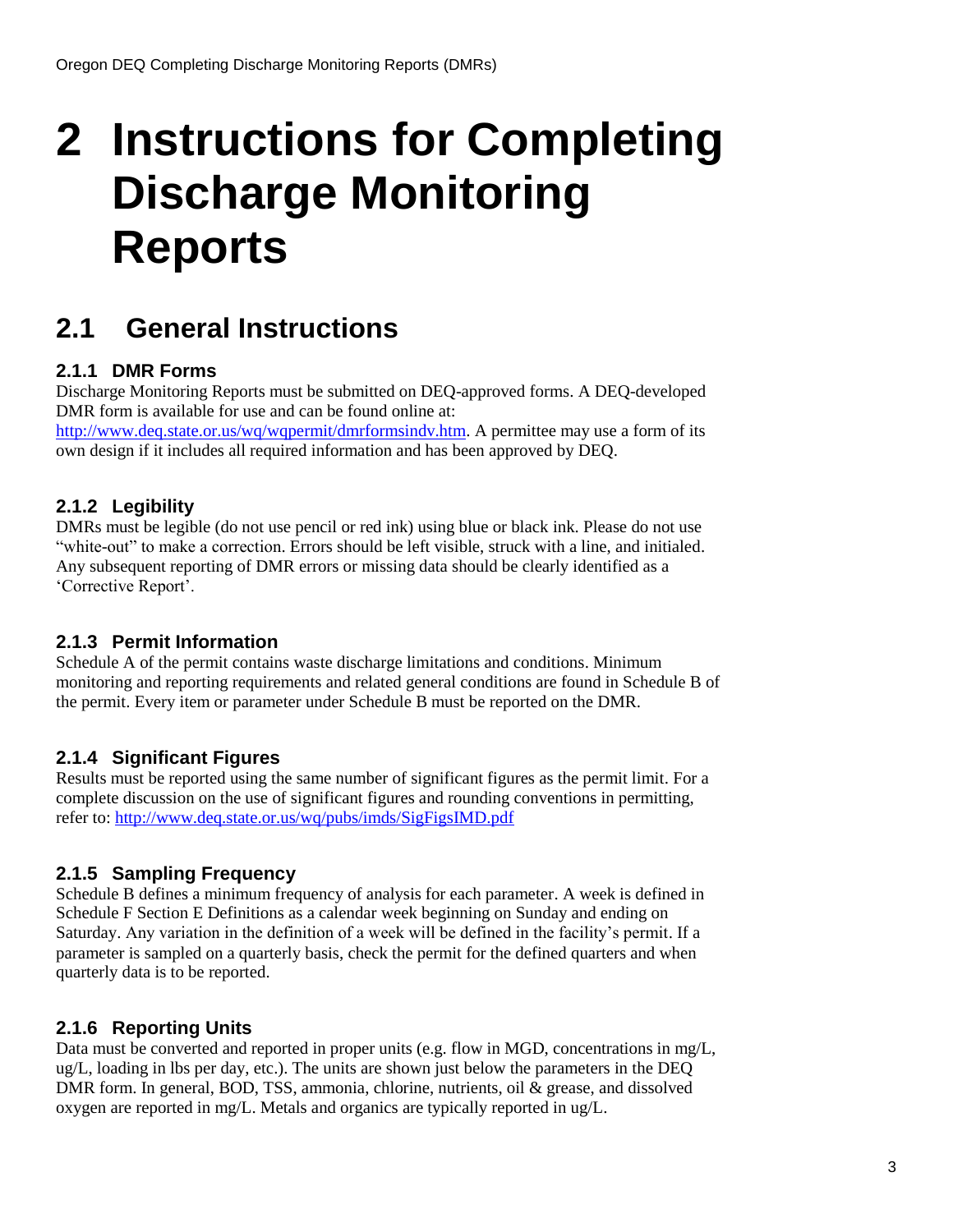#### <span id="page-8-0"></span>**2.1.7 Quality Assurance**

All data gathered to meet monitoring and reporting requirements must be accurate, based on DEQ approved analytical methods, and validated by QA procedures. DEQ approved analytical methods are defined in (the General Conditions) the permit. Unless otherwise noted in the permit, NPDES permit holders must use EPA approved methods listed in the most recent publication of 40 CFR Part 136. Please note that not all methods in Standard Methods for the Examination of Water and Wastewater are included in 40 CFR Part 136. Data from any additional monitoring of a required parameter that is based on approved analytical methods must also be included on the DMR.

#### <span id="page-8-1"></span>**2.1.8 QA/QC Failure**

Monitoring data not validated by QA procedures must be reported (and clearly noted), but not used to calculate weekly and monthly averages, to calculate pollutant loadings, or determine compliance with a pollutant limit. In these cases, the DMR must include a note about the QA/QC failure and what corrective actions have been or will be taken.

#### <span id="page-8-2"></span>**2.1.9 Verification of Compliance or Non-Compliance**

The yes or no questions regarding effluent limits, sampling frequencies, overflows, and upset conditions must be answered. Any permit exception or non-compliance during a reporting period needs to be identified on the DMR. A brief explanation describing the cause and corrective actions taken should also be included.

#### <span id="page-8-3"></span>**2.1.10 Due Date**

The completed, signed (by licensed operator) original DMR must be submitted (postmarked) by no later than the 15th day of the month following the reporting period, unless otherwise stated in the permit. Reporting periods are generally calendar months (refer to the permit). Note that unless the permit specifically states otherwise, a DMR must be submitted even when no discharge occurs.

# <span id="page-8-4"></span>**2.2 Completing DMR Heading Information**

#### <span id="page-8-5"></span>**2.2.1 Facility Name**

The facility name is reported on all pages of the DMR.

#### <span id="page-8-6"></span>**2.2.2 Phone Number**

Please provide a contact phone number in the event that DEQ needs to contact the facility regarding questions about the DMR or facility.

#### <span id="page-8-7"></span>**2.2.3 Month/Year**

The period (month and year) covered by the report is reported on all pages of the DMR. Reporting periods are generally calendar months (refer to the permit). Note that subsequent corrective reports submitted to the DEQ should be clearly marked "Corrected Report".

#### <span id="page-8-8"></span>**2.2.4 DEQ Permit No.**

The Permit Number can be found on the first page of the permit. This is reported on all pages of the DMR.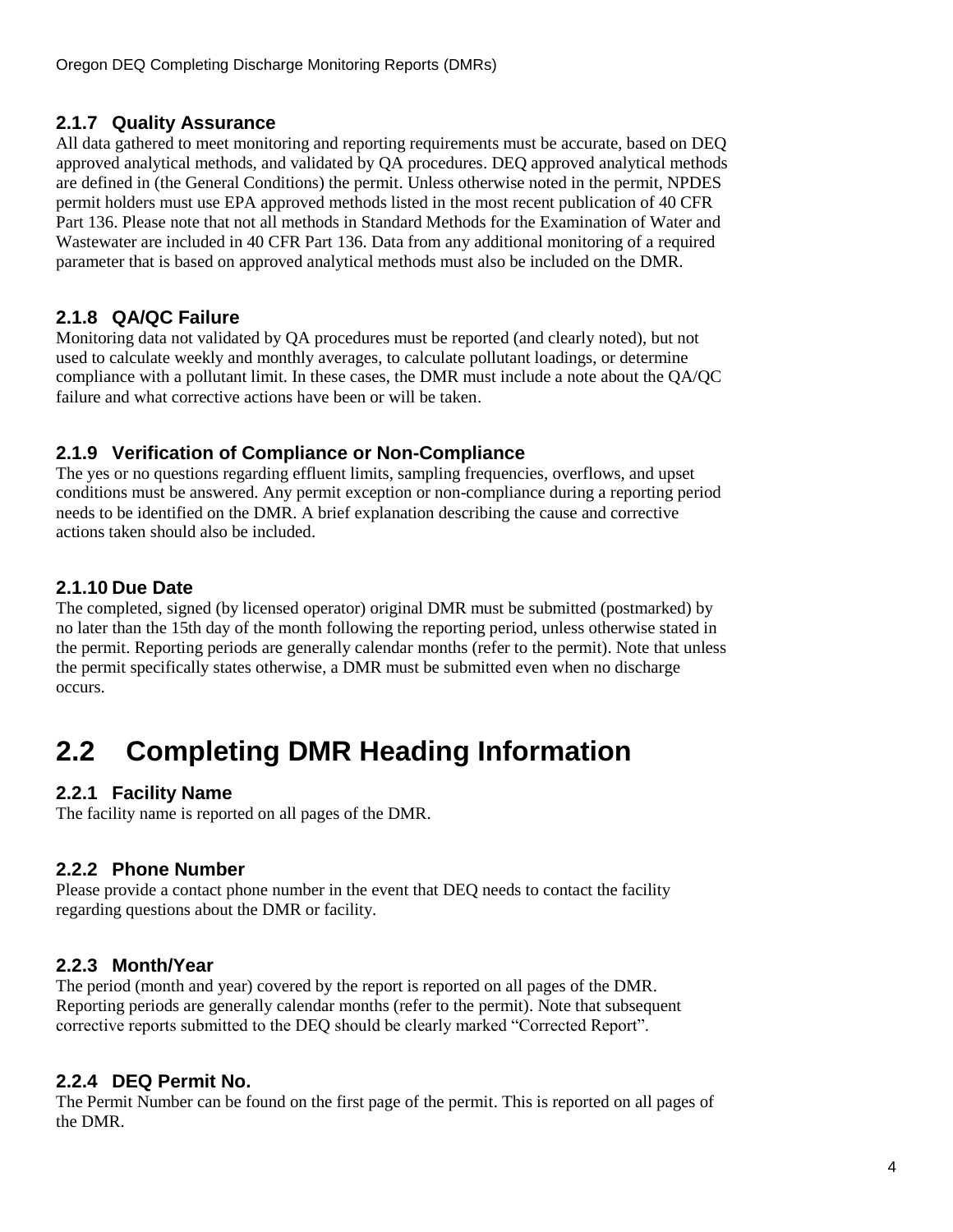Oregon DEQ Completing Discharge Monitoring Reports (DMRs)

#### <span id="page-9-0"></span>**2.2.5 DEQ File No./ Facility ID**

The File Number can be found in the header information of the permit. This is reported on all pages of the DMR.

#### <span id="page-9-1"></span>**2.2.6 EPA Reference No.**

Please provide the EPA Reference No., which can be found on the first page of the permit.

#### <span id="page-9-2"></span>**2.2.7 Plant Type**

Include the type of wastewater treatment used (i.e. activated sludge, trickling filter, lagoon with aeration etc.). The type of treatment should be consistent with the facility type listed on the permit.

#### <span id="page-9-3"></span>**2.2.8 County**

Please include the county where the facility is located.

#### <span id="page-9-4"></span>**2.2.9 Population Served**

Please provide the service area population. Do not use census population if that number is not representative of the total service area population. Where sewers extend beyond city limits and/or there are large numbers of 'second homes', seasonal recreational and tourism use, reliance on a census number may result in gross under-estimating.

For a system without significant industrial users, a best estimate may be one that is based on a 'per person' equivalent pollutant load known as a Population Equivalency (PE). If this number has not already been established through planning/design, it may be calculated based on 70 gallons per person per day average dry weather flow (ADWF) or 0.17 pounds BOD5 per person per day, whichever is greater [(See OAR 340-049-0010(13)].

Calculation using ADWF Method:

$$
PE = \frac{ADWF \left(\frac{gallons}{day}\right)}{70 \frac{gallons}{day \cdot person}}
$$

Calculation using BOD5 Method:

$$
PE = \frac{Total average influent BOD (lbs/day)}{0.17 \, ls/day \cdot person}
$$

#### <span id="page-9-5"></span>**2.2.10 Operator Certification**

The Collection System Class and Treatment System Class designations can be found on the first page of the permit. In accordance with OAR 340 Division 49, wastewater systems must be supervised by one or more operators who hold a valid certificate for the type of system (treatment or collection) at a grade equal to or greater than the system classification. Report the name, certification number and grade of the operator for the treatment and collection systems.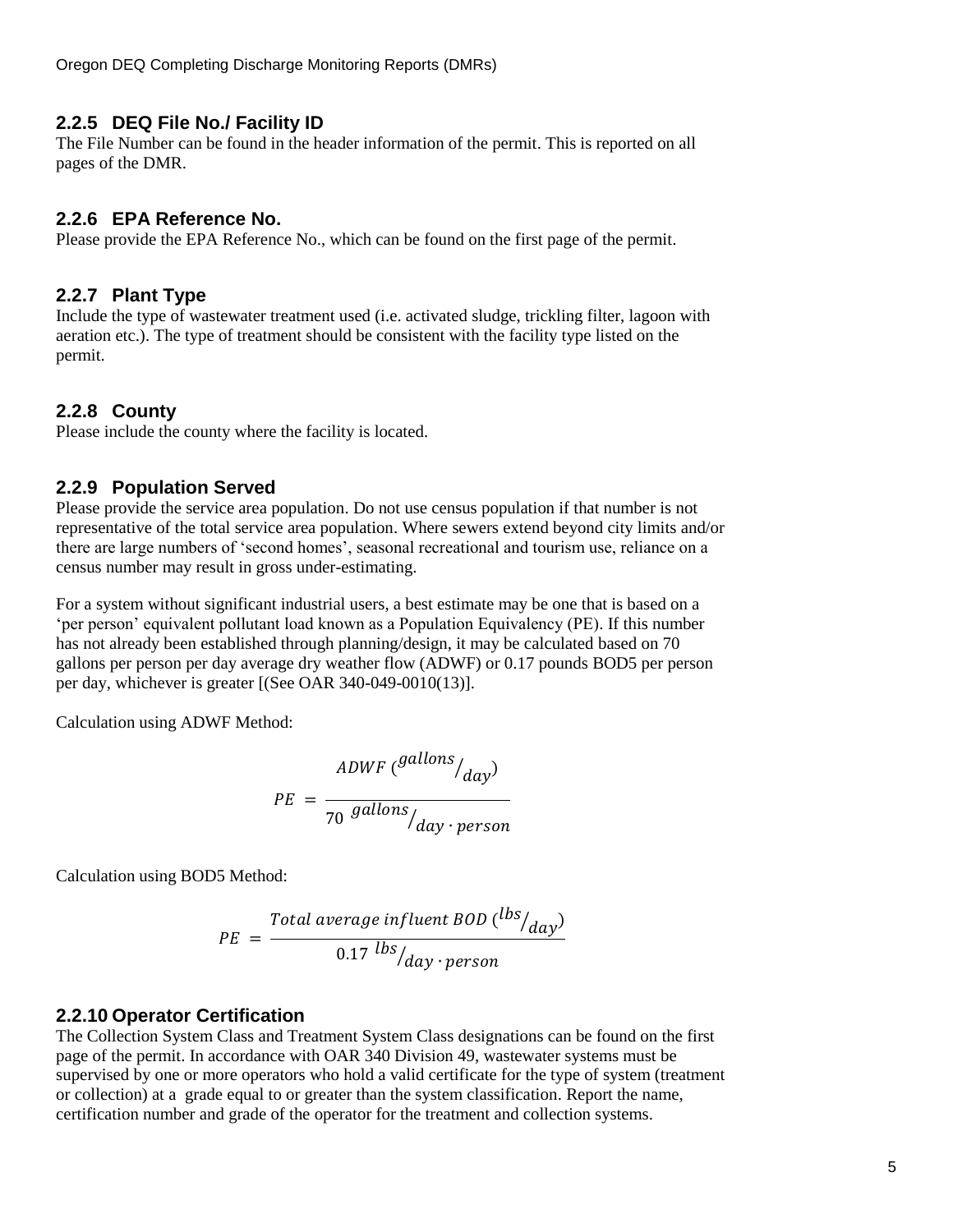# <span id="page-10-0"></span>**2.3 Influent Data**

#### <span id="page-10-1"></span>**2.3.1 Influent Parameters**

Specific parameters, monitoring frequencies, types of samples, and sampling location(s) are outlined in Schedule B of the permit. Required influent data may include temperature (if reporting, designate Celsius or Fahrenheit by checking the appropriate box), pH, flow, BOD and/or CBOD, and TSS. For BOD/CBOD and TSS, record concentration in mg/L on the line for the date sampled, not on date when the test was completed. **Note**: Report required influent parameters even when there is no discharge (see permit).

If influent flow is monitored, daily reporting is to represent a 24-hour operating period unless the permit specifically authorizes abbreviated on-site operation (weekends, holidays, etc.). Such exceptions are typically full-telemetry and / or non-discharging systems, where the daily flow may be derived from data graphs or totalizer averaging.

Generally, only concentration values (mg/L) for influent BOD / CBOD and TSS will need to be reported. If the permit requires loading values (lbs), they may need to be calculated. See the example calculations section for examples.

# <span id="page-10-2"></span>**2.4 Effluent Data**

#### <span id="page-10-3"></span>**2.4.1 Outfall Identification**

The permit may require reporting of multiple outfall discharge data or a 'zero discharge' statement (see Schedule A of the permit). This may require a separate DMR for each outfall. Be sure to clearly identify which outfall the effluent data represents by permit assigned number or description (i.e. 001, 002, 'XYZ' River, land irrigation, combined sewer overflow, etc.)

#### <span id="page-10-4"></span>**2.4.2 Effluent Parameters**

Specific parameters, monitoring frequencies, types of samples, and sampling location(s) are outlined in Schedule B of the permit. Report appropriate data (as specified in the permit), which may include the following:

**Temperature**: If reporting, designate Celsius or Fahrenheit by checking the appropriate box.

**pH**: Report measured pH value.

**Flow**: It is desirable to monitor effluent flows influenced by recycle streams, controlled discharge, seepage, evaporation, and rainfall, as with lagoons or ponds.

**DO**: Report the measured dissolved oxygen concentration in mg/L

**BOD or CBOD** (5 day): Record concentration in mg/L on the line for the date sampled, not on date when the test was completed. Data for mass loading (lbs) is calculated based on flow data for the date sampled. See the example calculations section for examples. **Note**: Use of nitrification inhibited BOD (CBOD) data for compliance purposes requires DEQ authorization (refer to permit).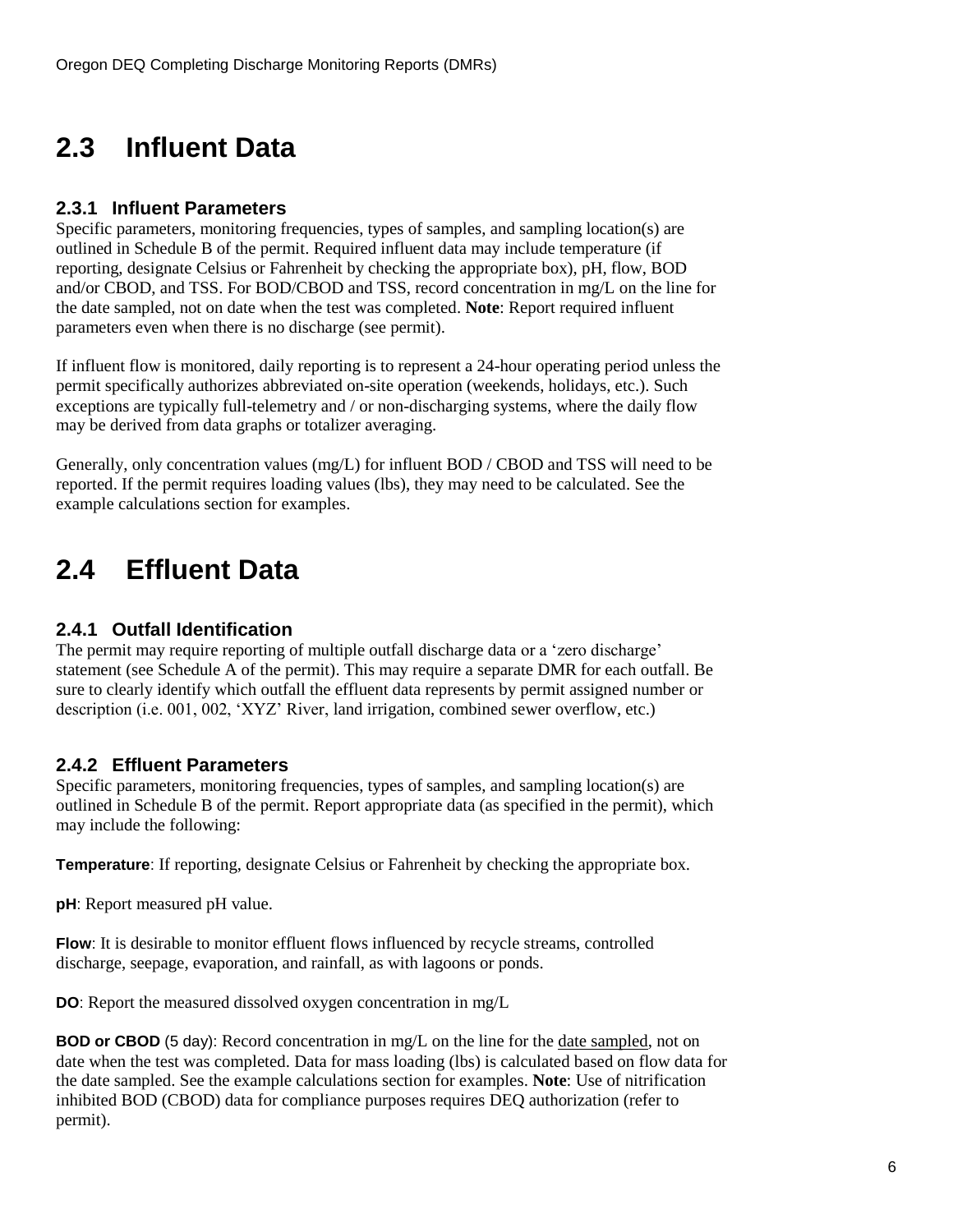**TSS**: Reporting follows the same method as for BOD.

**Removal Efficiency**: Determining percent removal helps in evaluating plant efficiency and is required to determine compliance with the secondary treatment standards in 40 CFR Part 133. Required reporting for percent removal values for BOD/CBOD and TSS are generally monthly values based on monthly average influent and effluent concentration values (see the example calculations section). Percent removal is defined in 40 CFR Part 133 as follows:

"Percent removal. A percentage expression of the removal efficiency across a treatment plant for a given pollutant parameter, as determined from the 30-day average values of the raw wastewater influent pollutant concentrations to the facility and the 30-day average values of the effluent pollutant concentrations for a given time period."

When preliminary treatment occurs within septic tanks prior to reaching the treatment facility, the permit can allow assumed 200 mg/L influent BOD5 and TSS concentrations to be used in the calculation of the percent removal efficiency.

**Nutrients**: Record as required by permit.

**Chlorine Used**: If chlorine scales are used, record the daily amount used as calculated from scale readings (difference in weight). If Sodium Hypochlorite is used, report pounds based on liquid volume and available chlorine concentration.

**Total Residual Chlorine (TRC)**: TRC must be tested at the same time that coliform samples are taken, and the result must be entered on the sampling record (lab data sheet).

**UV**: Report as required by permit. UV monitoring typically requires reporting UV dose  $(mJ/cm<sup>2</sup>)$ , but may also in include parameters such as UV intensity  $(mW/cm<sup>2</sup>)$ , UV transmittance (%) or lamp life (hours). UV dose is calculated based on the residence time in the reactor and the UV intensity:

UV Dose = Residence Time  $(RT)x$  UV Intensity (UVI)

The UV system manufacturer should provide the relationship between the flow and the residence time (RT Coefficient). This relationship may be used in the following equation:

$$
UV\,Dose\,\left(\frac{mJ}{cm2}\right) = Flow\,(MGD)\,x\,RT\,Coef.\left(\frac{seconds}{MGD}\right)\,x\,UVI\,\left(\frac{mW}{cm2}\right)
$$

**Turbidity**: Typically required for Class A recycled water systems. Please see DEQ's Internal Management Directive on Recycled Water Use for more information.

**Coliform**: Refer to the permit to determine whether *E. coli*, Fecal Coliform, Enterococci, and/or Total Coliform sampling is required. Record values for the date sampled. Test method may be the Membrane Filter (MF) procedure or the Most Probable Number (MPN) method. Identify either MF of MPN method on the DMR by checking the appropriate box under the Coliform heading, above the type (*E. coli*, Fecal, enterococci, or Total) monitored.

**Note**: For *E. coli* sampling only (not applicable for Fecal or Total Coliform), if a single sample exceeds 406 organisms per 100 mL, the facility may resample by taking five consecutive resamples at four-hour intervals beginning within 48 hours after the original sample was taken. If the geometric mean of the five re-samples is less than or equal to 126 organisms per 100 mL, a violation is not triggered. However, all values need to be reported on the DMR. The original high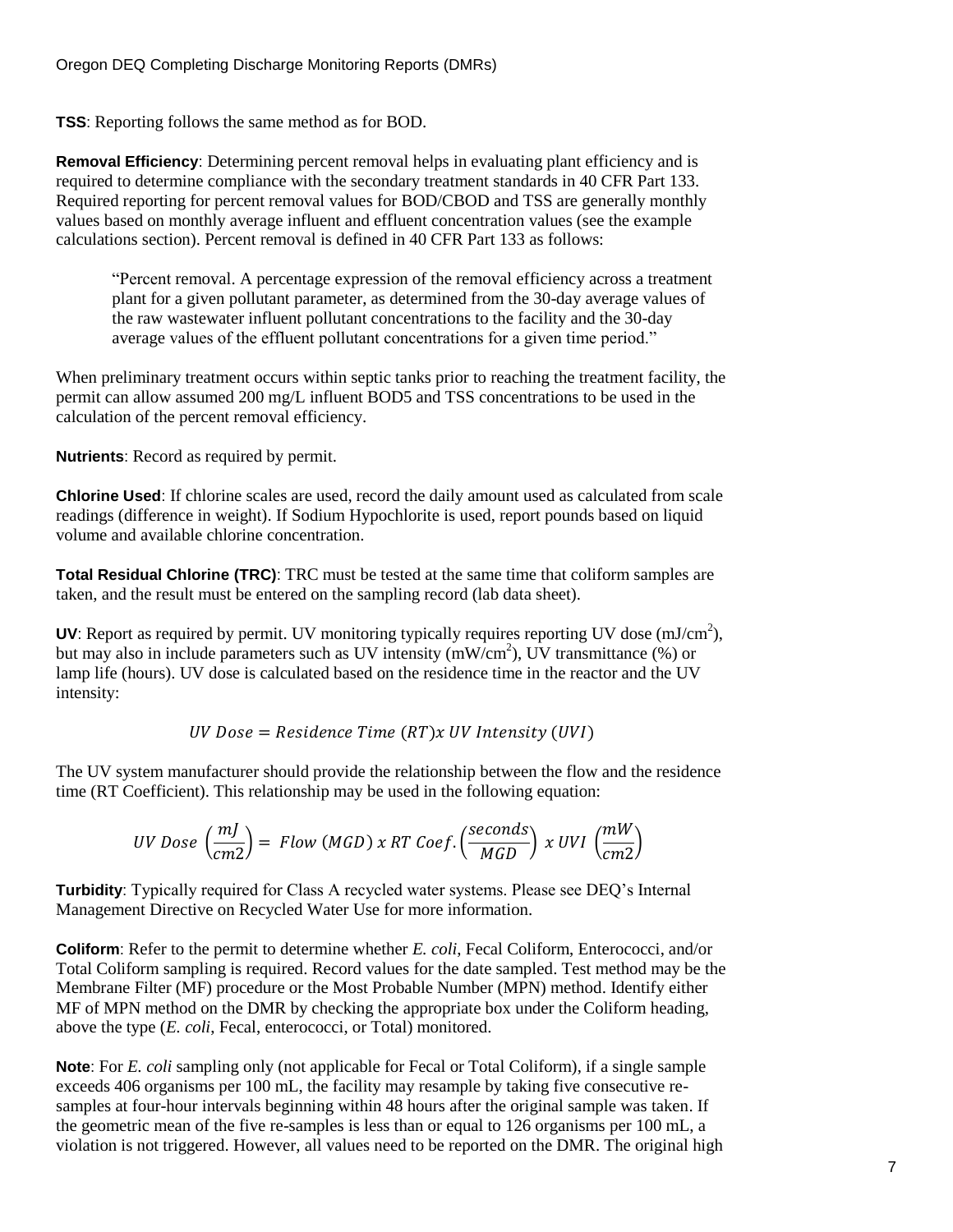value sample can be reported with an asterisk (\*) to signal that it will not be included in the monthly calculation. See the example calculations section for explanation of geometric mean.

#### <span id="page-12-0"></span>**2.4.3 Special Situations**

#### <span id="page-12-1"></span>**2.4.3.1 Daily Average**

The following procedures should be followed when more than one sample is taken in a day (midnight to midnight):

- **1. Bacteria:** report the maximum value for the day, but use all values to calculate and report the geometric mean.
- **2. pH:** report the 90th percentile.
- **3. Temperature:** report the maximum temperature for the day.
- **4. All other parameters:** report the average of the samples.

#### <span id="page-12-2"></span>**2.4.3.2 Intermittent Discharges**

DEQ recognizes the difficulty of monitoring intermittent discharges. To the maximum extent possible, the facility should manage the discharge so that the monitoring requirements in the permit can be met. In general, the facility should follow an established monitoring schedule (e.g., Monday, Wednesday, Friday). However, if the discharge is intermittent, there may be no discharge on the scheduled sampling day. In these cases, DEQ expects that at least one sample per month and recommends the following guidelines for discharges that last less than one week:

| <b>Discharge Period</b>                                                              | <b>Guidelines</b>                                                                                                                                                             |  |
|--------------------------------------------------------------------------------------|-------------------------------------------------------------------------------------------------------------------------------------------------------------------------------|--|
| Discharge begins Sunday<br>through Thursday and ends                                 | Sampling should be performed as typically scheduled<br>during the week until the discharge ceases.                                                                            |  |
| prior to Saturday                                                                    | After the discharge ceases, no further sampling is<br>required for the week.                                                                                                  |  |
| Discharge begins Friday<br>through Saturday and ends                                 | Sampling should be performed as typically scheduled<br>during the week until the discharge ceases.                                                                            |  |
| prior to the following Friday                                                        | However, weekly averages should include data from<br>Friday through the date that the discharge ceases.                                                                       |  |
| Discharge begins before or<br>after normal working hours<br>(generally 8-5, 5 days a | The daily sample from the day before or day after may<br>be considered representative of the discharge during the<br>partial day discharge.                                   |  |
| week)                                                                                | If discharge only occurs outside of normal working<br>hours, the facility must make arrangements for off<br>hours monitoring and at least one sample per week is<br>expected. |  |

|  |  | Table 1: Sampling Guidelines for Intermittent Discharges |  |
|--|--|----------------------------------------------------------|--|
|  |  |                                                          |  |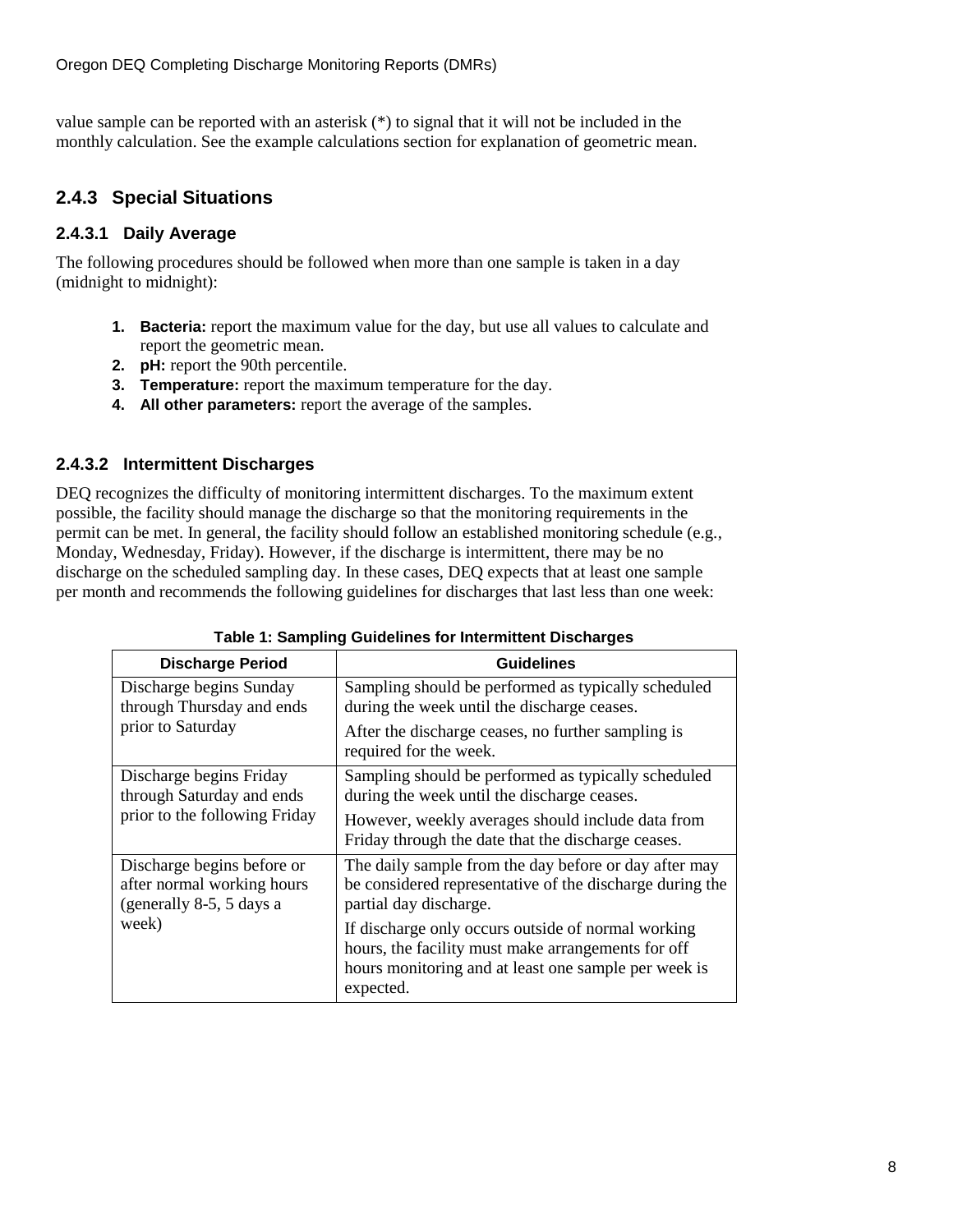#### <span id="page-13-0"></span>**2.4.3.3 Analytical Results Less Then Quantitation Level**

Unless the Department instructs the Permittee in writing to do otherwise, the following procedures are to be used for analytic results that are less than the quantitation level:

A. Sample result at or below detection level

If a sample result is at or below the detection level, report the result as less than the specified detection level. For example, if the detection level is 1.0 ug/L and the result is non-detect, report "<1.0 ug/L" on the DMR.

B. Sample result above detection level but below quantitation level:

If a sample result is above the detection level but below the quantitation level, report the result as the detection level preceded by the DEQ data code "e". This code identifies the result as being between the detection level and quantitation level. For example, if the detection level is 1 ug/L and the quantitation level is 5 ug/L and the sample result is 4 ug/L, report "e1 ug/L" on the DMR.

**Arithmetic average:** If a sample result is below the detection limit, use zero for that sample in the calculation of the arithmetic average. If the sample result is greater than the detection limit, but less than the quantitation limit, use the detection limit value for that sample in the calculation of the arithmetic average.

**Geometric mean:** Values of zero cannot be used to calculate a geometric mean. If a sample result is below the detection limit, one-half the detection limit should be used in the calculation of the geometric mean for all pollutants except bacteria. For bacteria results less than the detection limit, use the detection limit value for that sample to calculate the geometric mean.

### <span id="page-13-1"></span>**2.5 Receiving Stream Data**

DEQ evaluates water quality and DMR information by watershed / receiving stream to determine pollutant load. Refer to the permit to determine if in-stream monitoring (upstream or downstream) is required and report data accordingly.

### <span id="page-13-2"></span>**2.6 Summary Statistic Values**

Summary statistic values (such as daily maximum, monthly average and weekly average) are:

- $\triangleright$  Reported in the rows near the bottom of the form, below the reported monitoring data.
- $\triangleright$  Calculated when parameters are monitored more than once a month or week.
- $\triangleright$  If the permit specifies a parameter to be monitored a minimum of once per month and only one sample is taken, this single value serves as summary statistic. For example, if only one BOD sample is analyzed, then this value is reported as the daily maximum, the weekly average maximum, and the monthly average maximum.

At least one summary statistic value is needed for every parameter monitored. For the parameters with effluent limits, a summary statistic is needed for each limit. For instance, if BOD has monthly average, weekly average, and daily maximum effluent limits, then these summary statistic values should be reported. For parameters without effluent limits, a monthly average and daily maximum should be reported.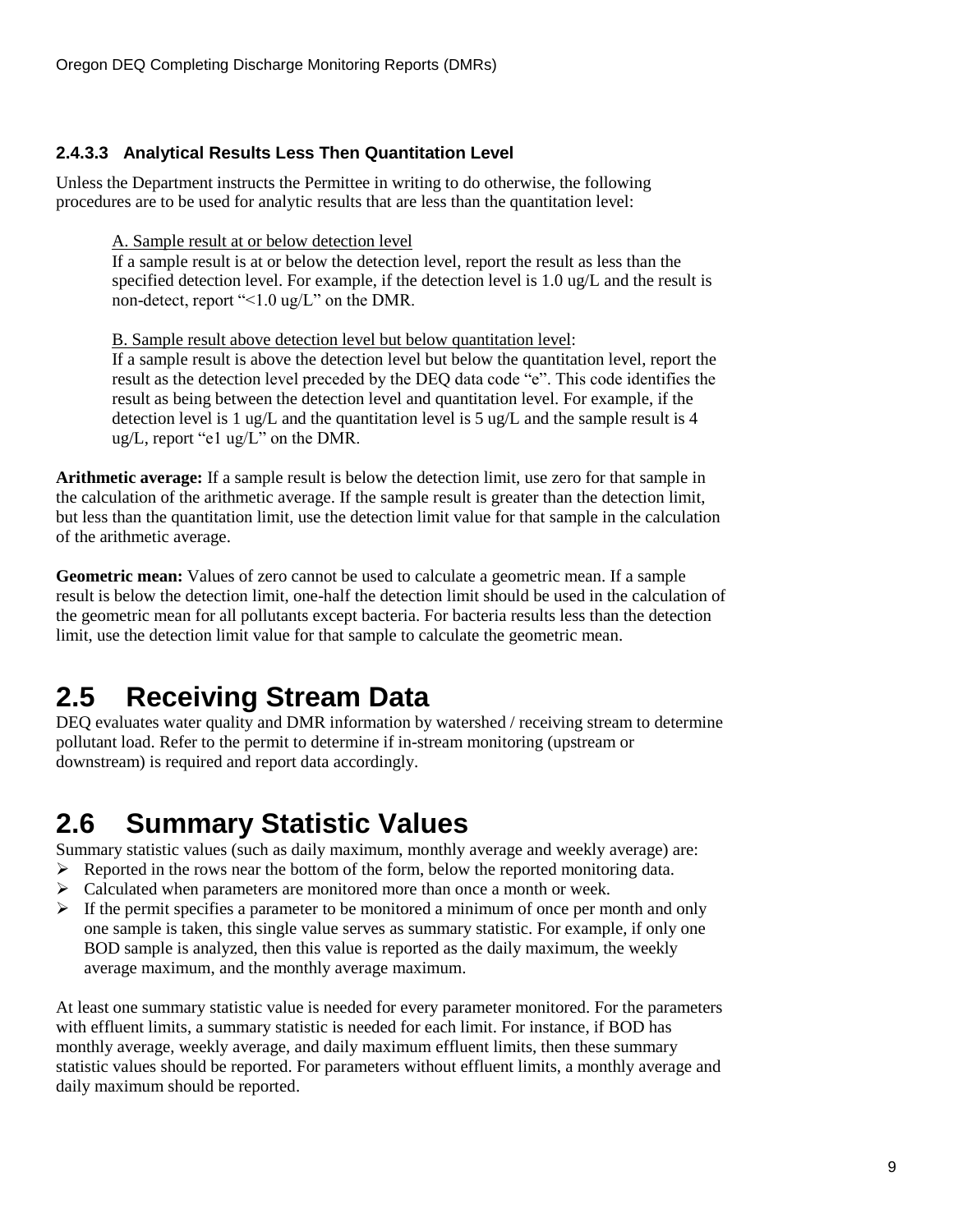#### <span id="page-14-0"></span>**2.6.1 Total**

Report totals for flow (in million gallons) and loads (in pounds). Calculate and enter the sum of the figures in the column.

#### <span id="page-14-1"></span>**2.6.2 Daily Minimum**

This is the lowest sample result for a day occurring in the reporting period. Determine and record the smallest single figure in the column.

#### <span id="page-14-2"></span>**2.6.3 Daily Maximum**

This is the highest sample result for a day occurring in the reporting period. Determine and record the largest single figure in the column.

#### <span id="page-14-3"></span>**2.6.4 Weekly Average Maximum**

A week is defined as a calendar week beginning on Sunday and ending on Saturday in Schedule F, Section E (Definitions) of the permit. Any variation in the definition of a week will be defined in the facility's permit. Refer to Schedule A of the permit to determine which parameters have weekly average discharge limitations. For those parameters, calculate weekly averages (see discussion of calculating averages below) for each week and record the highest value calculated. If a calendar week falls between two reporting months, the weekly average is still calculated once all of the data is available. The value may be reported in the month's DMR that has the majority of days from the week that spans the two months.

#### <span id="page-14-4"></span>**2.6.5 Monthly Average**

Except for bacteria, pH, and percent removal, an arithmetic average is used to report the monthly average value. An average is not obtained by adding the minimum and maximum figures in a column and dividing by two. Calculate by taking the total sum of all the figures in the column and dividing by the number of figures reported. For example, if a three day/week discharge results in 12 entries for a reporting period, add the 12 values to get a total sum. Then divide the total sum by 12 to obtain the average.

The monthly summary statistic for bacteria (except for recycled water) is a geometric mean. See section [3.7,](#page-21-0) p. [17,](#page-21-0) for an example of a monthly geometric mean calculation.

**pH:** Monthly average values are not reported for pH.

**BOD/CBOD and TSS:** Monthly values for percent removal (BOD/CBOD and TSS) are calculated based on the monthly average influent and effluent concentration values of the parameter (see the example calculations section). While it might appear that the monthly average of the percent removals calculated on a daily basis would be the same, the results are actually different. Therefore, to avoid confusion, DEQ recommends leaving the spaces in the DMR for the daily percent removal blank.

**Note**: Always track and calculate averages for compliance determination if average limits are in the permit. More frequent sampling may help a facility avoid or mitigate a violation of permit limits that would otherwise be based solely on one or two non-compliant test results.

#### <span id="page-14-5"></span>**2.6.6 Recycled Water**

The recycled water rules have special summary statistics regarding total coliform results. Class A,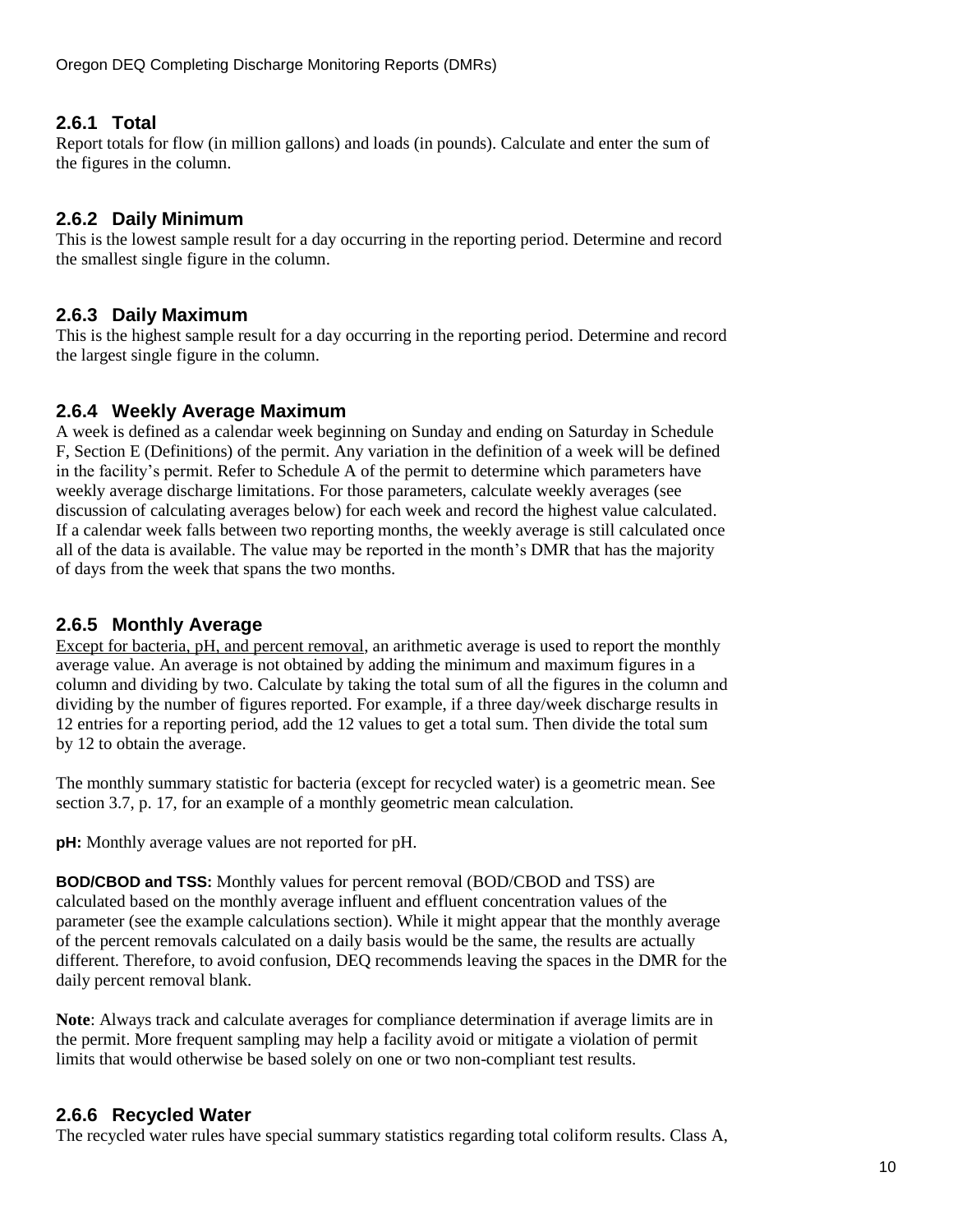B, and C recycled water requires the calculation and reporting of a "median based on results of the last seven days that analyses have been completed". The rule also establishes the minimum monitoring frequency (e.g. once per week for Class C). Therefore, if a facility monitors Class C water at the minimum frequency, compliance is based over multiple monthly DMRs. If a facility collects samples more frequently than required in Schedule B, compliance is still based on the last 7 representative daily samples. If multiple samples are collected on a single day, report the median of the samples collected on a single day as one of the 7 samples. Report the maximum median in the "weekly average maximum" row of the DMR.

Class C recycled water also requires reporting if "two consecutive samples" exceed 240 organisms per 100 ml. This review will also be based over multiple monthly DMRs. If two consecutive samples exceed 240, the operator should note this in the comments section of the DMR.

# <span id="page-15-0"></span>**2.7 Permit Limits**

The rows at the bottom of the form provide space to list the daily, weekly, and monthly limits as set by the permit, Schedule A. To assist both DEQ and the permittee in determining compliance with permit limits, record the permit limits on the DMR. Some permits contain different monitoring parameters and limits for various times of the year and/or specific identified outfalls, such as for effluent reuse. Be sure to enter the correct limits for the reporting period and outfall.

# <span id="page-15-1"></span>**2.8 Operational Information**

#### <span id="page-15-2"></span>**2.8.1 Daily Log**

This column is intended to record important information for the collection and treatment system, such as equipment breakdown, repairs, odors, complaints, bypasses, etc. **Note**: Identification of system upsets and bypassed under this 'Daily Log' section does not relieve the requirement to submit a written report.

#### <span id="page-15-3"></span>**2.8.2 Process Data**

Columns for process and operational data are provided on the second page of the DMR. The permit may have additional monitoring requirements such as depth of blanket, lagoon levels, etc.

#### <span id="page-15-4"></span>**2.8.3 Upset Event Conditions**

Columns are provided to record flow and duration conditions for overflow and bypass events. See below regarding bypass, upset, and emergency reporting.

#### <span id="page-15-5"></span>**2.8.4 Recycled Water**

Columns are provided to record the quantity of irrigated water.

#### <span id="page-15-6"></span>**2.8.5 Rainfall**

Recording the amount of rainfall helps a facility to gage its performance during storm events and verify that the facility has the hydraulic and treatment capacity for design storms. It also provides an indication of whether Infiltration and Inflow (I/I) may be a problem in the collection system.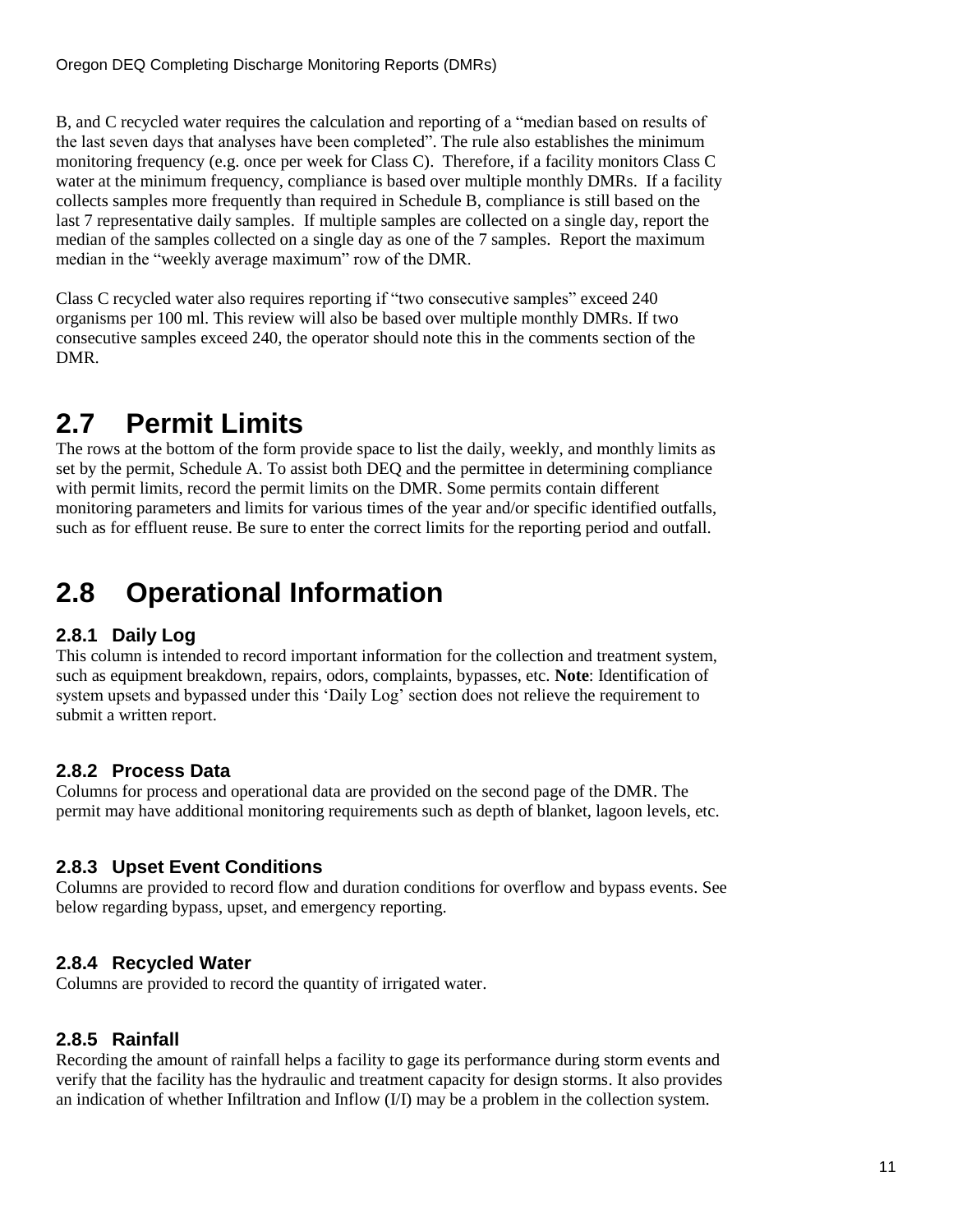#### <span id="page-16-0"></span>**2.8.6 Operator(s) Time on Site**

This column is used to record the hours spent onsite operating the facility, which should include maintenance, monitoring, repairs or any other activities related to operation of the facility.

# <span id="page-16-1"></span>**2.9 Permit Non-Compliance**

The permittee is responsible for continually evaluating compliance with permit limits and conditions. Any permit exception or non-compliance (violation) incident during a reporting period must be identified on the DMR. Some situations also require immediate notice (telephone) and/or a 5-day written report, see Schedule F General Conditions Section D Reporting Requirements for details. Indicate permit compliance or non-compliance by circling yes or no for the three questions on the right side of the form on the second page.

#### <span id="page-16-2"></span>**2.9.1 Non-Compliance Incidents / Corrective Action Reporting**

Circle or otherwise identify on the DMR (by date of incident) non-compliance with permit established limitations. Also, identify non-compliance with minimum frequency for monitoring and reporting, compliance schedules / conditions, special conditions, and general conditions.

Provide a statement on (or attached to) the DMR describing each incident, its cause, duration and time corrected (or to be), and steps taken to reduce, eliminate, and prevent a recurrence of noncompliance. DEQ may request additional information and/or take further action as appropriate.

#### <span id="page-16-3"></span>**2.9.2 SSO, Bypass, Upset, and Emergency Reporting**

Any unanticipated bypass or upset condition which exceeds permit effluent limits and/or endangers health or the environment must be reported orally to the Oregon Emergency Response System (OERS) within 24 hours at 1-800-452-0311.

In addition, a bypass of raw untreated sewage from a collection or treatment system or sanitary sewer overflow (SSO) must now be reported in accordance with DEQ's SSO Internal Management Directive (IMD) and SSO reporting form, both of which can be found at: <http://www.deq.state.or.us/wq/pubs/pubs.htm#forms> . A copy of the fillable form should be readily available on the facility's computer. This report must be submitted to the appropriate DEQ Regional office within 5 days of the time the permittee becomes aware of the event.

The facility must also have an emergency response and public notification plan that contains specific emergency operations, including public notification.

# <span id="page-16-4"></span>**2.10 Signature**

For the DMR to be considered complete, it must be properly signed by an authorized person or representative. This may be a principal executive officer or ranking elected official or their designated representative(s). The date of signature and clearly printed name must also be included. The person signing the DMR is accountable for assuring that the information submitted has been properly gathered and evaluated and certifies it is true, accurate, and complete to the best of their knowledge. Be aware that there are significant penalties for knowingly submitting false information.

A person is a duly authorized representative only if the authorization is made in writing to DEQ, and the authorization specifies an individual or position having responsibility for the overall operation of the system, such as plant manager, supervisor, superintendent or equivalent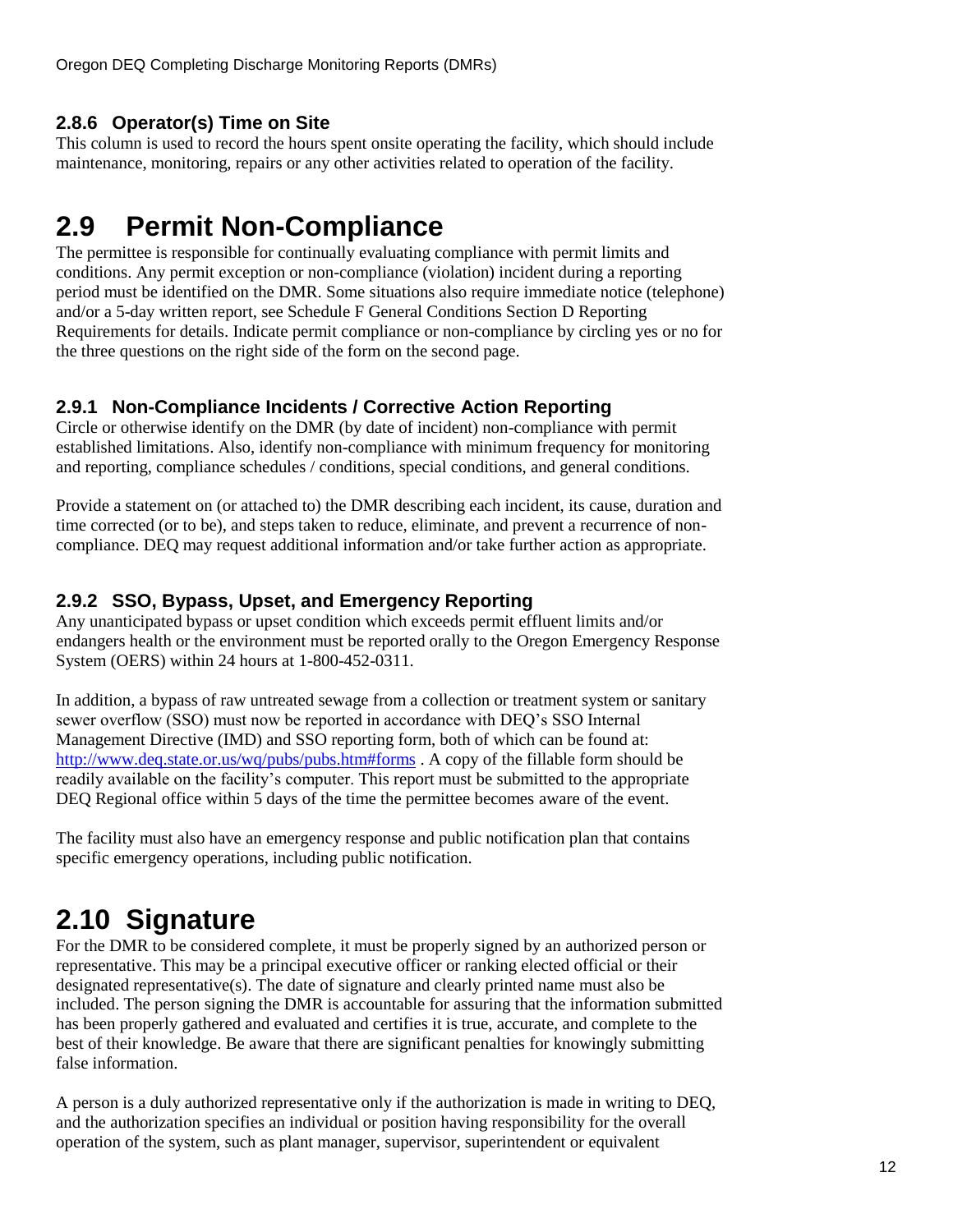responsibility. When an authorization is no longer accurate because a different individual or position has responsibility for the overall operation of the system, a new authorization must be submitted to DEQ.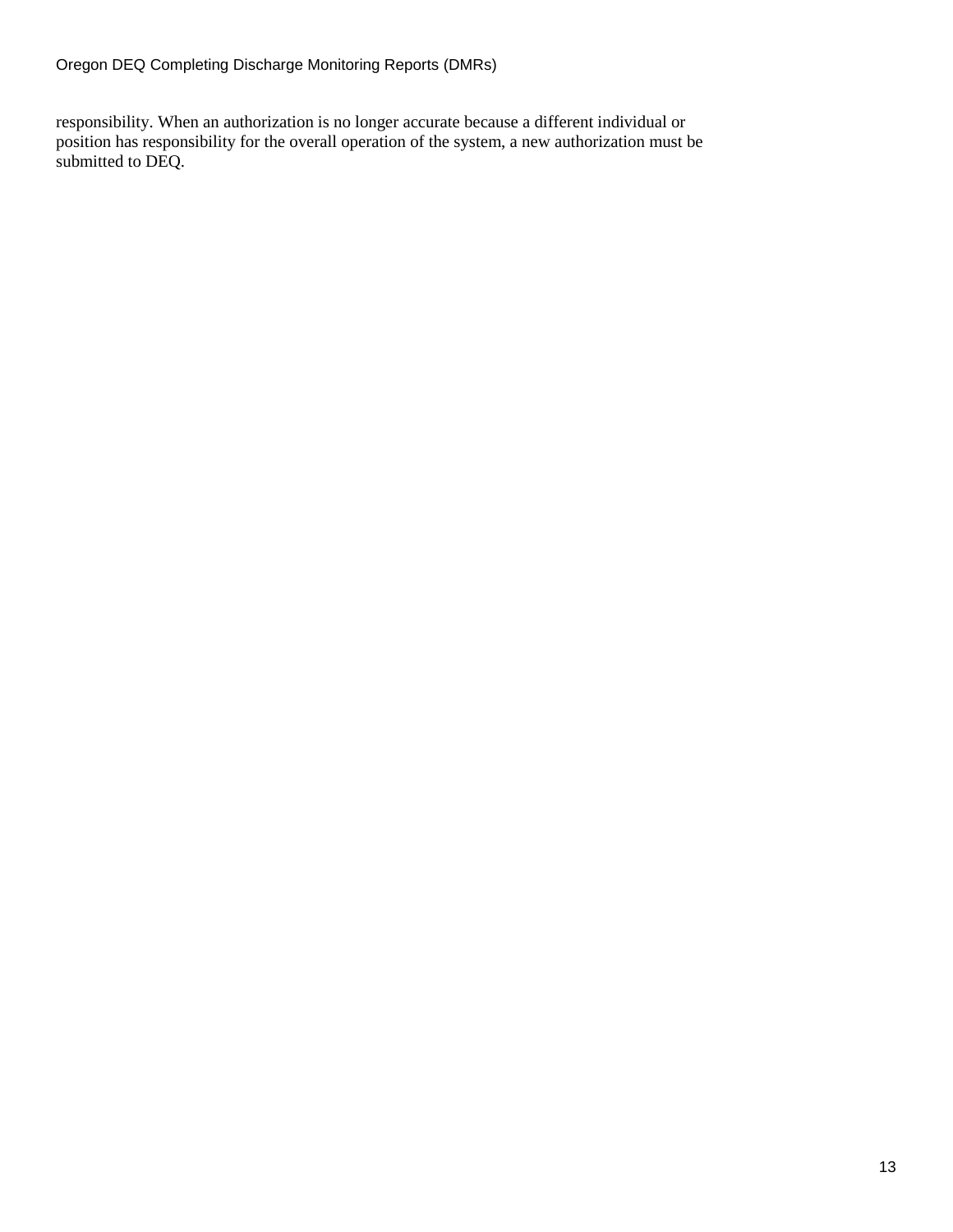# <span id="page-18-0"></span>**3 Example Calculations**

### <span id="page-18-1"></span>**3.1 Flow in MGD**

Flows are typically reported in Million Gallons per Day (MGD)

$$
MGD = \frac{gallons\ per\ day}{1,000,000}
$$

**Example**: A facility records 124,567 gallons of flow in a day. To report the flow on the DMR, the value should be converted to units of MGD.

$$
MGD = \frac{124567}{1000000} = 0.12 \, MGD
$$

The result is reported to two significant figures, consistent with the level of accuracy associated with most flow measurement devices. For example:

1,000,000 gallons per day  $= 1.0$  MGD 100,000 gallons per day  $= 0.10$  MGD 10,000 gallons per day  $= 0.010$  MGD

### <span id="page-18-2"></span>**3.2 Loading**

The term loading as presented in the permit and reported in the DMR refers to the total amount of a pollutant entering the facility or discharged in the effluent. It is calculated by knowing the amount of flow, the concentration, and the density of water. Results should be rounded off and expressed with the same number of significant figures as the permit limit. If the permit does not explicitly state how many significant figures are associated with the permit limit, it can usually be assumed to be two.

$$
loading\,\left({\frac{lbs}{day}}\right) = flow\,(MGD) \times concentration\,\left({\frac{mg}{L}}\right) \times 8.34\,\frac{lbs/MG}{mg/L}
$$

The equation may be shown as:

$$
Mass\,loading = Q \times C \times 8.34
$$

Where: Mass Loading is in lbs/day  $Q =$  flow in MGD  $C =$  concentration in mg/L 8.34 is the unit conversion for the weight of water\*

 $*$  If the concentration units are in ug/L for the water quality parameter, the following unit conversion for the weight of water would be used in the above equation to calculate a daily loading.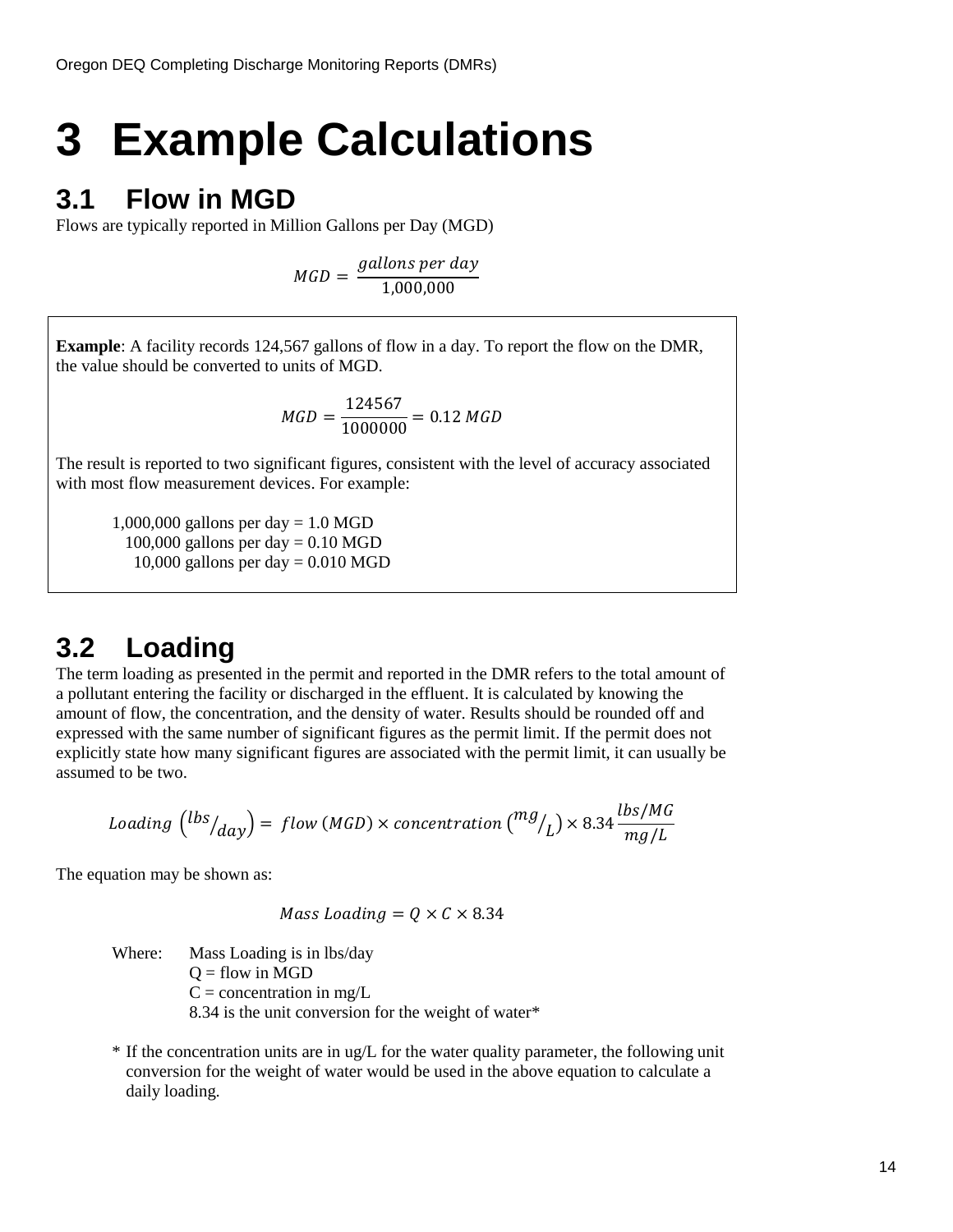$$
8.34 \frac{lbs/MG}{mg/L} \times \frac{1 \, mg}{1000 \, ug} = 0.00834 \, \frac{lbs/MG}{ug/L}
$$

**Example**: For a given day, a facility discharged 500,000 gallons of treated water that had a BOD5 concentration of 15 mg/L. To calculate the effluent BOD5 loading:

First convert the flow to MGD  $\sim$  500,000/1,000,000 = 0.50 MGD

Now, using the above equation:

$$
loading = 0.50\,MG \times 15 \frac{mg}{L} \times 8.34 \frac{lbs/MG}{mg/L} = 63 \frac{l b}{d a}
$$

The calculated result of 62.6 lb/day has been rounded off to 63 lb/day, or two significant figures. This is consistent with the number of significant figures associated with most permit limits. For more information, consult DEQ's internal management directive on the use of significant figures and rounding conventions at[: http://www.deq.state.or.us/wq/pubs/imds/SigFigsIMD.pdf.](http://www.deq.state.or.us/wq/pubs/imds/SigFigsIMD.pdf)

Because the value is reported for one distinct day, it is reported in lbs on the DMR.

### <span id="page-19-0"></span>**3.3 Percent Removal**

To determine monthly percent removal, the monthly average influent and effluent concentrations should be used. This calculation is not an average of daily percent removal values.

 $\frac{0}{0}$  $\lceil M$ thly avg inf luent ] – [<sup>M</sup><br>conc. in mg/L  $\left[\begin{array}{c} cm \end{array}\right]$  and  $\left[\begin{array}{c} cm \end{array}\right]$ Monthly avg influent conc. in mg/L  $\times$ 

**Example**: A facility has calculated the monthly average influent TSS concentration as 250 mg/L. The monthly average effluent TSS concentration was calculated as 20 mg/L.

> $\frac{0}{0}$  $(250 \frac{\mu g}{L}) - (20 \frac{\mu g}{L})$  $(250^{m}y)_{L}$  $\times$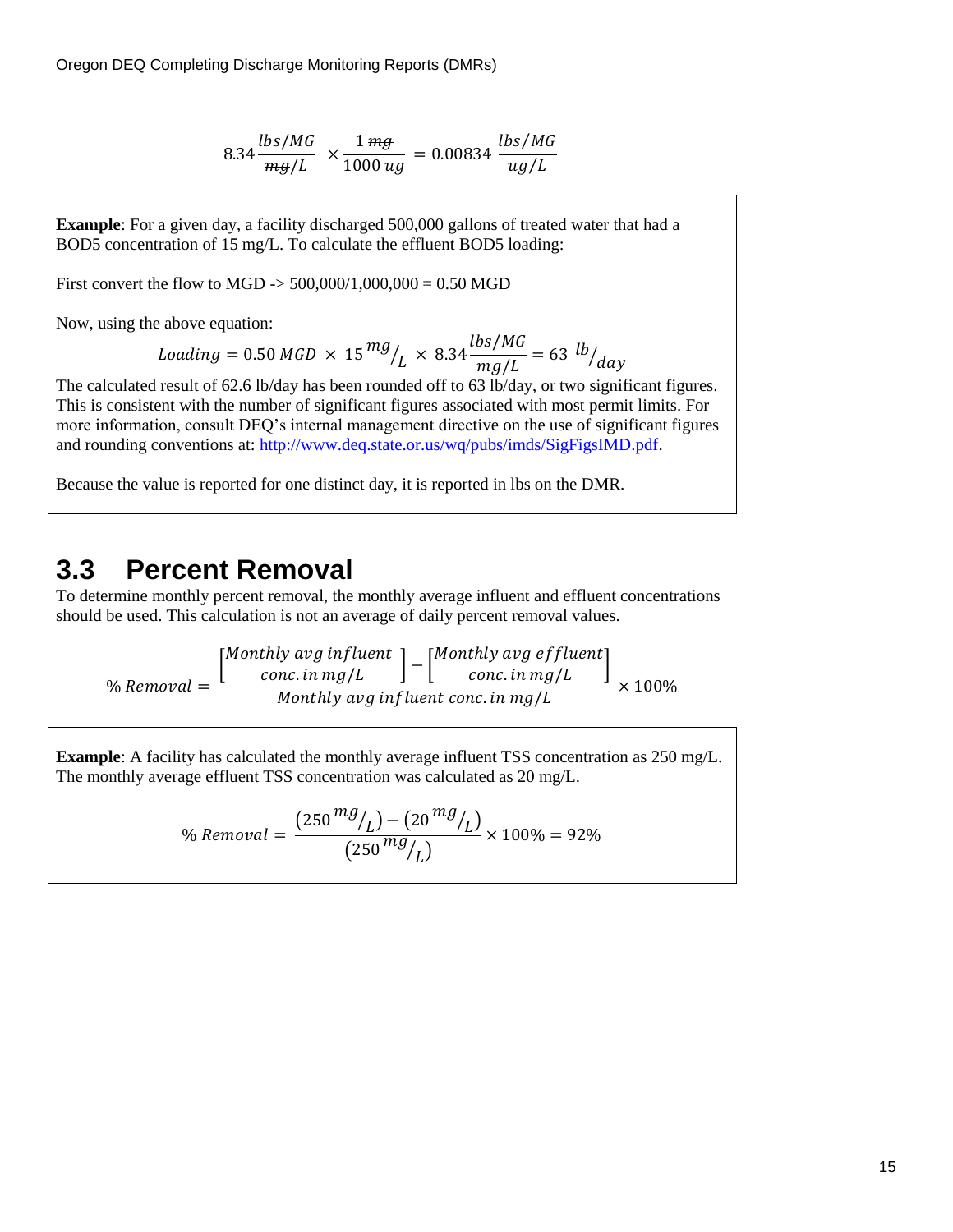### <span id="page-20-0"></span>**3.4 Percent Volatile Solids (VS) Reduction**

Percent volatile solids reduction may be a required monitoring parameter for sludge (biosolids). This value is calculated differently than percent removal, and care should be taken so as not to confuse the two values.

$$
\% VS \, Reduction = \frac{(VS_{in} - VS_{out})}{VS_{in} - (VS_{in} \times VS_{out})} \times 100
$$

**Example**: If a facility has 79% VS in raw sludge and 54% VS in digested sludge:

% VS Reduction = 
$$
\frac{(0.79 - 0.54)}{0.79 - (0.79 \times 0.54)} \times 100 = 69\%
$$

### <span id="page-20-1"></span>**3.5 Arithmetic Average**

For parameters other than pH, percent removal, and coliform, the weekly and monthly averages are calculated by arithmetic average or arithmetic mean. For a given parameter, add all of the sample values to determine the total sum and then divide by the number of samples taken.

**Example**: A facility samples for effluent BOD three times a week, resulting in 12 samples for the reporting month. The sample values they obtained in mg/L were:

$$
\text{Week 1: } 22, 18, 23
$$
\n
$$
\text{Week 2: } 28, 25, 19
$$
\n
$$
\text{Week 3: } 22, 24, 29
$$
\n
$$
\text{Week 4: } 31, 28, 26
$$
\n
$$
\text{Week 4} \cdot 31, 28, 26
$$
\n
$$
\text{Week 4} \cdot 31, 28, 26
$$
\n
$$
\text{Work 4} \cdot 31, 28 + 26 = 28 \cdot \text{mg/L}
$$
\n
$$
\text{Monthly Avg.} = \frac{22 + 18 + 23 + 28 + 25 + 19 + 22 + 24 + 29 + 31 + 28 + 26}{12} = 25 \cdot \text{mg/L}
$$

### <span id="page-20-2"></span>**3.6 Median**

The permit may require reporting a median value of Total Coliform in some cases such as for effluent reuse. A median values is not the same as an average or mean value. A median is defined as the middle measurement when all measurements are ranked in order of magnitude (size).

**Example**: The following data has been ranked in ascending order. Data: 2 2 4 10 20 20 22 Rank: 1 2 3 4 5 6 7 Median ^

This example is for an odd number of samples with a reported median of 10. For an evennumbered data set, the median is the arithmetic average of the two middle numbers.